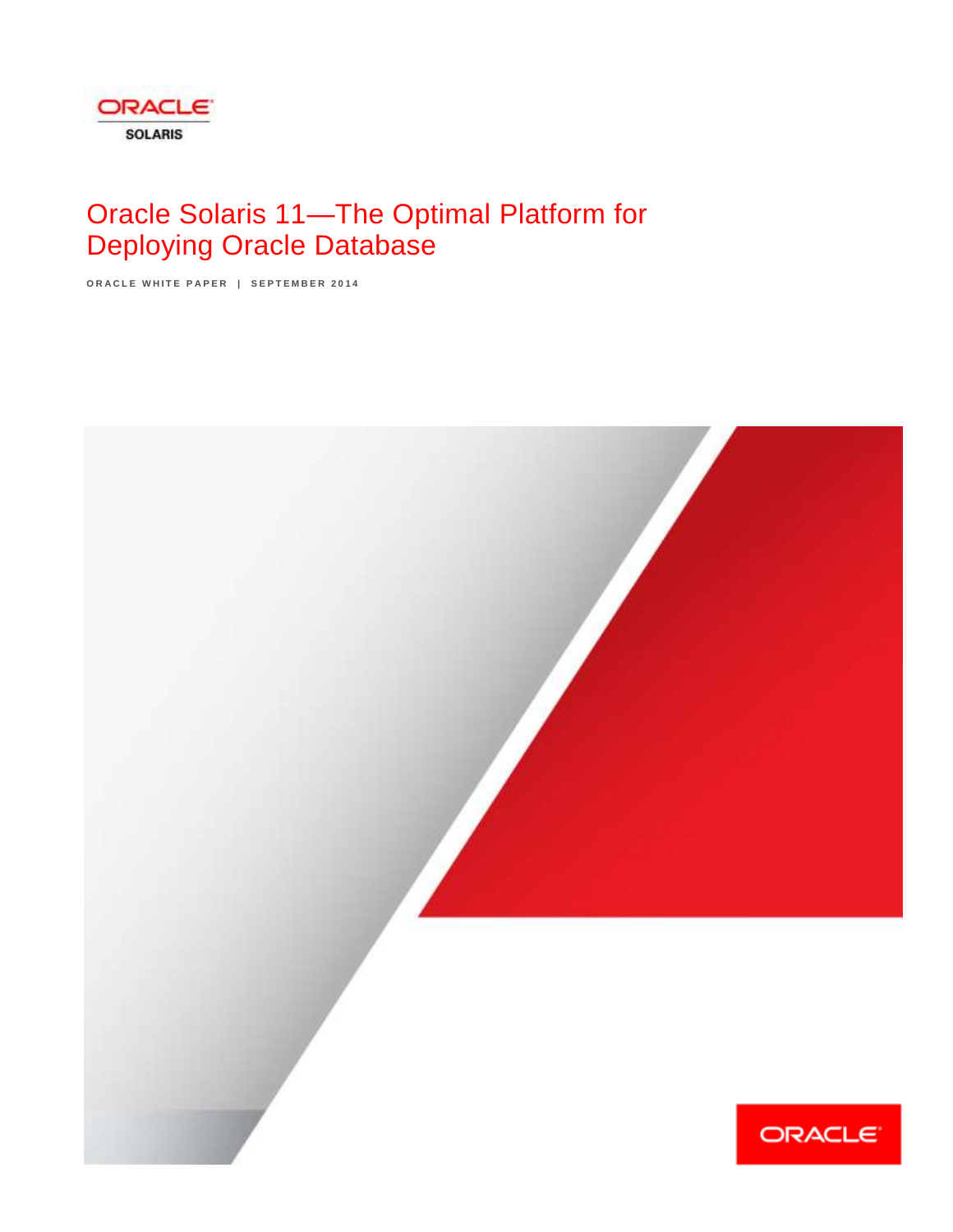# Table of Contents

| Introduction                                           | 1              |
|--------------------------------------------------------|----------------|
| Oracle Solaris 11-The Optimal Oracle Database Platform | $\overline{2}$ |
| Break-Through Performance and Proven Scalability       | 3              |
| <b>Accelerating Database Deployments</b>               | $\overline{4}$ |
| Easing Database Installations and Upgrades             | $\overline{4}$ |
| Rapid Provisioning by Cloning                          | 5              |
| <b>Enhancing Service Availability</b>                  | 5              |
| <b>Accelerating Database Startup</b>                   | 6              |
| <b>Dynamic SGA Resizing</b>                            | 6              |
| <b>Increasing Throughput</b>                           | $\overline{7}$ |
| <b>Enhancing Observability</b>                         | $\overline{7}$ |
| <b>Consolidating Database Workloads</b>                | 8              |
| <b>Database Consolidation Approaches</b>               | $\,8\,$        |
| Server-Based Consolidation Approaches                  | $9\,$          |
| Selecting a Deployment Approach                        | 11             |
| <b>Enterprise-Level Security and Management</b>        | 14             |
| End-to-End Database Infrastructure Management          | 16             |
| Conclusion                                             | 17             |
| For More Information                                   | 18             |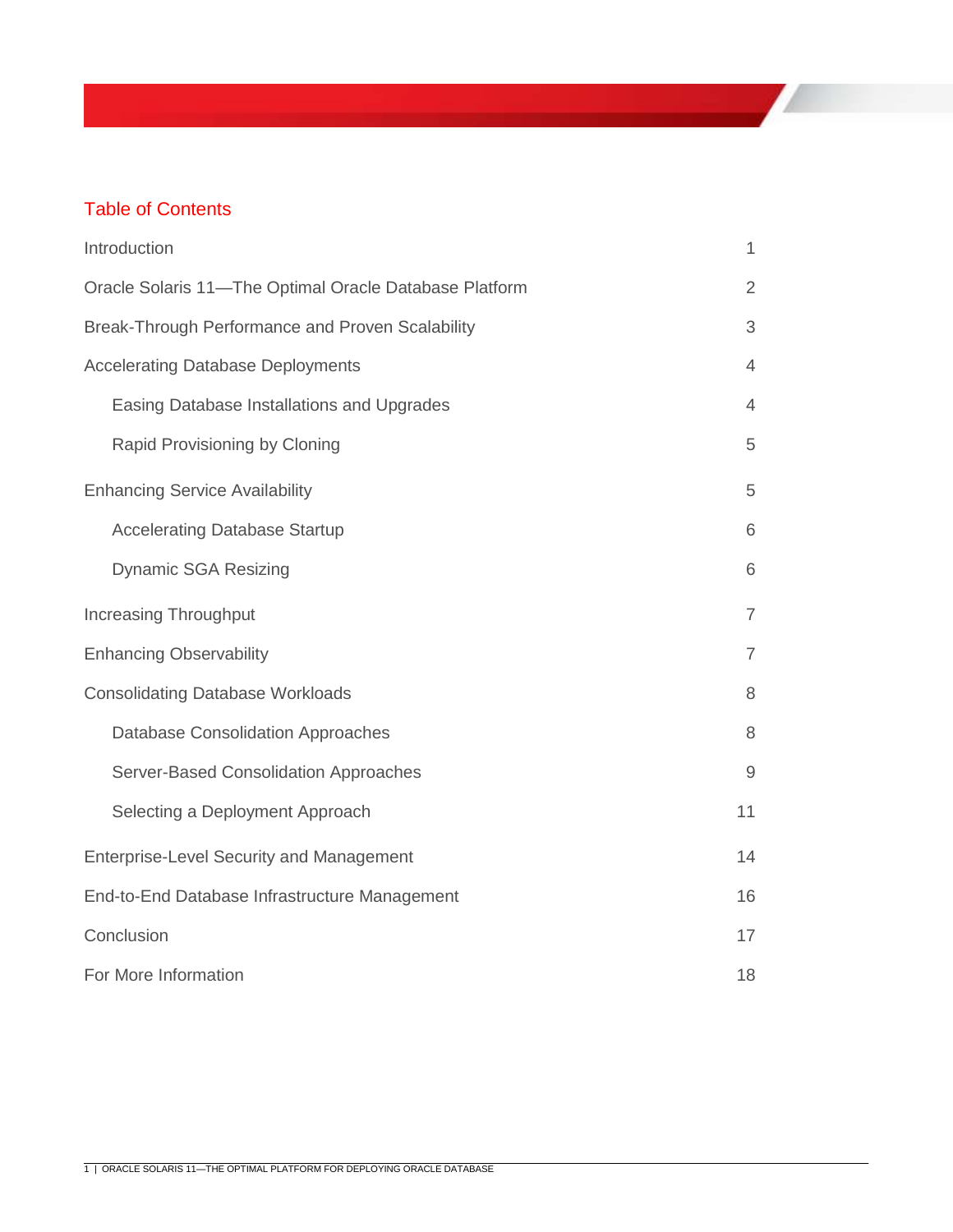### Introduction

In more than 310,000 companies around the world, IT organizations deploy Oracle Database to support critical business processes such as order entry, financials, human resources, customer management, and logistics. Since Oracle Database implementations are essential to these operations, the database tier must meet rigorous requirements for performance, scalability, availability, and security. Engineered by Oracle to meet demanding mission-critical requirements, Oracle Solaris 11 is a state-of-the-art platform for deploying Oracle Database instances.

Oracle Solaris is tested and optimized for Oracle Database, Oracle Applications, and Oracle hardware products, including servers based on Oracle's SPARC T5, M5, and M6 processors. Oracle SuperCluster, an Oracle engineered system that features an extensively validated and integrated hardware and software stack, incorporates Oracle Solaris 11 to realize exceptional levels of performance, scalability, security, and reliability. Oracle invests heavily in the ongoing integration of Oracle Database on Oracle Solaris, striving to optimize all aspects of database deployments on the operating system.

This paper highlights how Oracle Solaris 11 brings distinctive benefits to Oracle Database deployments, including deployments of the latest release, Oracle Database 12*c*. It describes operating system internals and enhancements that help to improve database scalability, availability, security, and manageability, and how Oracle Solaris 11 and Oracle Database optimizations bring specific benefits for database deployments on SPARC servers. Although both single-instance Oracle Database and Oracle Real Applications Cluster (Oracle RAC) deployments can take advantage of Oracle Solaris features, this paper focuses largely on optimizations relative to single-instance deployments. This paper covers guidelines and best practices for consolidating databases on Oracle Solaris, including the use of Oracle Multitenant—a new option for database consolidation in Oracle Database 12*c*.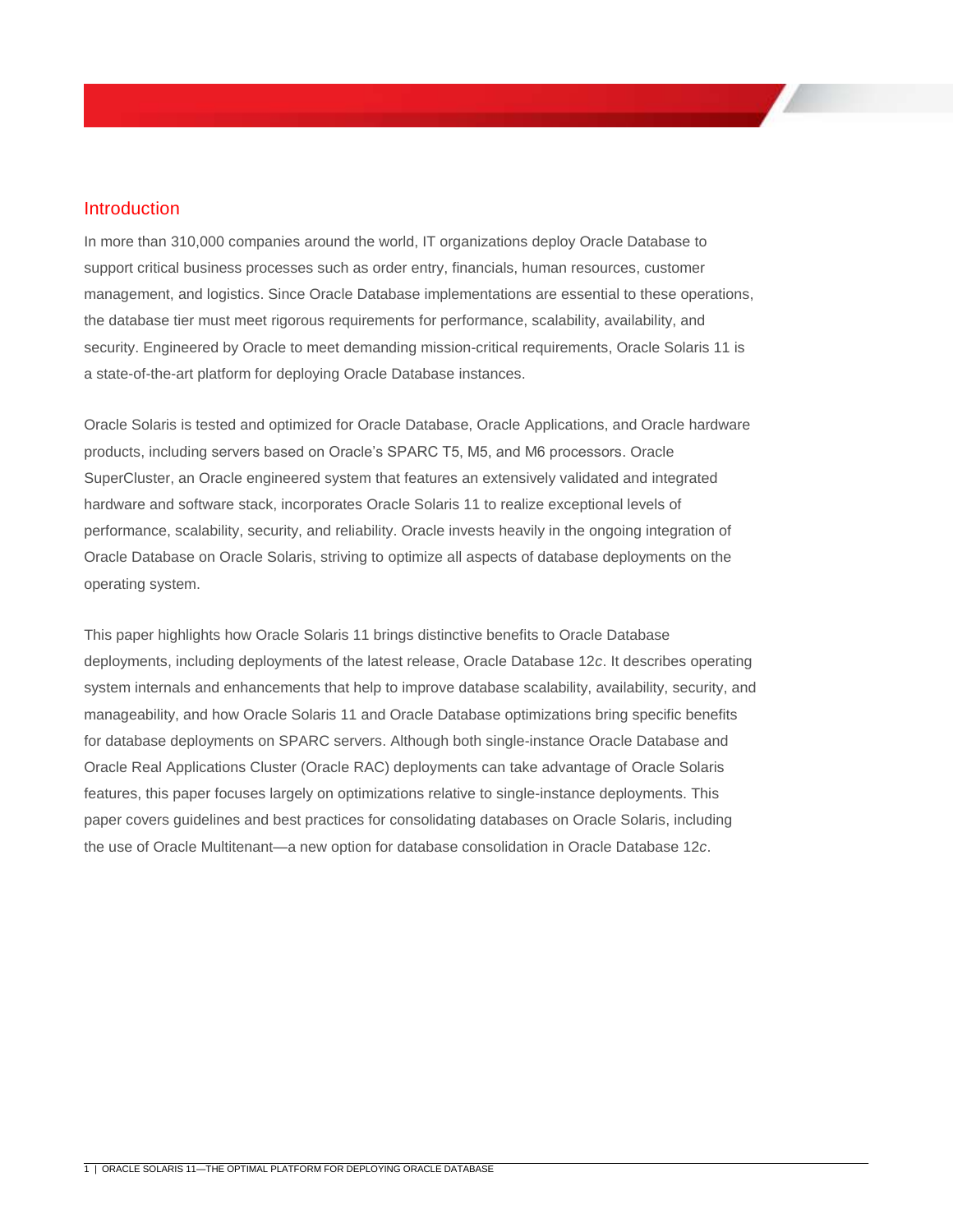# Oracle Solaris 11—The Optimal Oracle Database Platform

The Oracle Solaris 11 operating system includes features that enhance scalability, availability, and manageability to unparalleled levels. Key features include Oracle Solaris Zones for built-in virtualization, Predictive Self Healing for continuous availability, DTrace for advanced observability, ZFS for next-generation volume and file system management, and advanced user and process rights for enhanced security. The Oracle Solaris 11.2 release integrates a full OpenStack distribution and adds features such as Kernel Zones and Unified Archives. (More details about specific features are available a[t www.oracle.com/solaris.\)](http://www.oracle.com/solaris) Oracle Solaris Cluster extends Oracle Solaris deployments, providing support for mission-critical database workloads that require high availability.

Oracle has made significant investments to optimize Oracle Database workloads on Oracle Solaris 11. The Oracle Solaris and Oracle Database engineering teams work closely together to determine how operating system features can complement and enhance database deployments. Specifically, their joint integration and optimization efforts focus on these areas:

- **» Improving performance and scalability.** With the goal of optimizing out-of-box performance for Oracle Database on Oracle Solaris, Oracle invests heavily in integration testing, performance analysis, and software optimizations. These investments yield leading performance and scalability results for online transaction processing (OLTP) and decision support system (DSS) workloads, both for production environments and when executing common industry benchmarks.
- **» Simplifying implementation, troubleshooting, and management.** Oracle has developed a single Oracle Solaris software package that installs all the packages needed to deploy Oracle Database. Oracle also provides ORAchk (which replaces RACcheck) to proactively diagnose and report configuration problems on Oracle Database deployments. In addition, Oracle Database administrators can safely observe what's happening in real time on live production systems because of the integration of Oracle Database and Oracle Solaris DTrace.
- **» Improving resource management and utilization.** Oracle Database and Oracle Solaris integration efforts focus on making efficient use of system resources, including compute, memory, and I/O. Oracle's SPARC processorbased servers are available with large numbers of cores and huge memory capacities, making these platforms ideal for consolidating resource-intensive database workloads. Oracle Solaris includes features that help to allocate and manage these resources effectively. Oracle Database takes advantage of operating system features, such as Oracle Solaris resource pools, to allocate resources and control their use. By setting an Oracle Database parameter in init.ora, database processes can be bound to a processor group associated with an Oracle Solaris resource pool.
- **» Speeding time to database use and increasing service levels.** Optimizations in Oracle Database 12*c* and Oracle Solaris help to accelerate database startup. Oracle Solaris 11 features a new multithreaded kernel process ("vmtasks") that parallelizes the creation of shared memory. Oracle Database 12*c* also uses Optimized Shared Memory in Oracle Solaris, which allows shared memory to be resized without a database service outage. These optimizations allow databases to start quickly, even when deployed with large, terabyte-sized shared memories. The availability of large memories in SPARC servers and the ability of Oracle Database to initialize large memories quickly makes it possible to deploy some databases entirely in memory.
- **» Enabling flexible deployment options and compatible approaches to consolidating Oracle Database**s**.**  Oracle offers both database and server-based approaches to consolidation, including Oracle Multitenant and nocost virtualization technologies in Oracle Solaris and Oracle's SPARC servers. These approaches isolate database workloads running within a single physical machine. Integration efforts between the Oracle Solaris and Oracle Database engineering teams make it possible to consolidate databases on large NUMA machines while maintaining resource affinity.

The remainder of this paper provides greater detail about these optimizations and additional details that explain why Oracle Solaris is the optimal platform for deploying Oracle Database.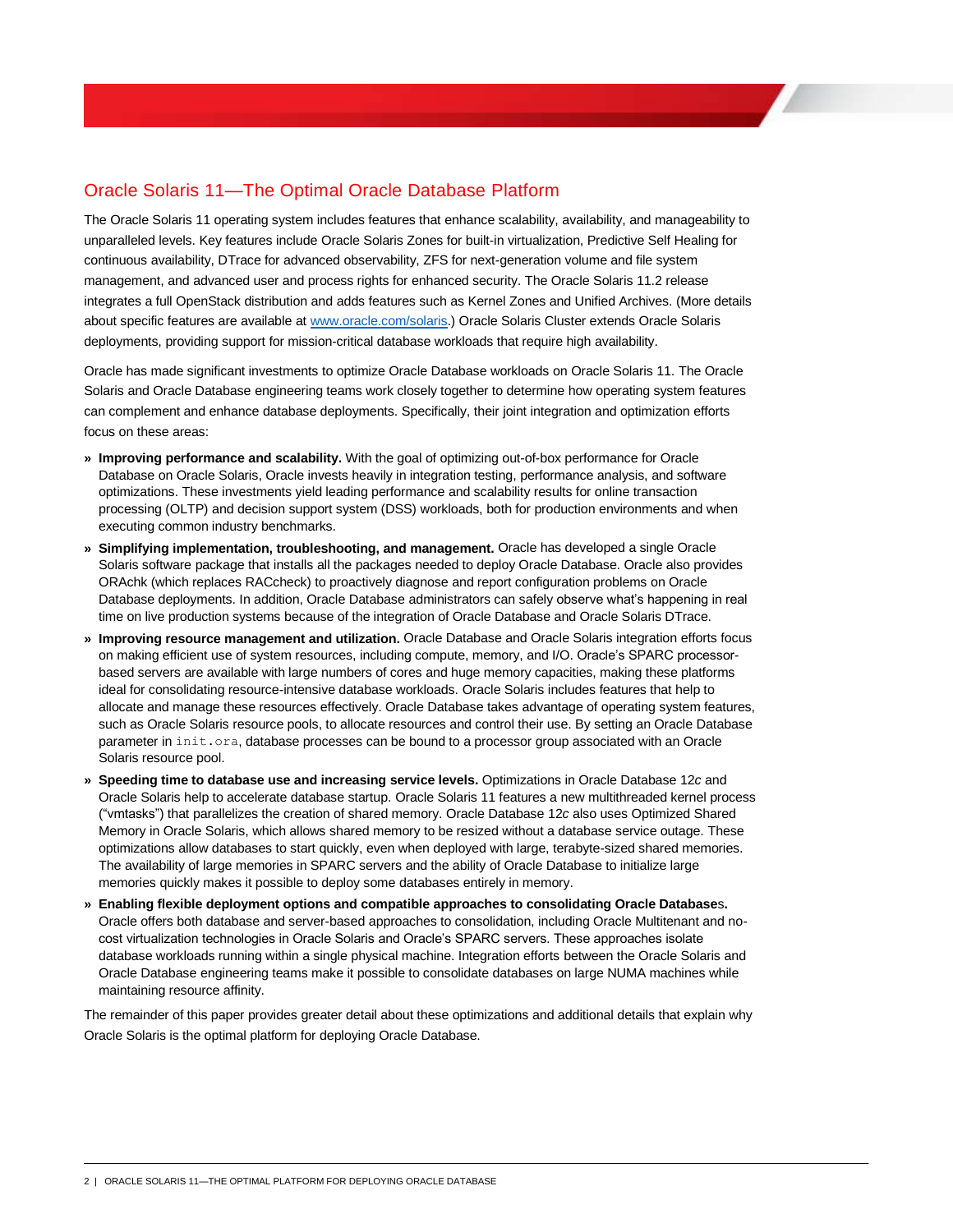# Break-Through Performance and Proven Scalability

Oracle Database deployments must be capable of fast transaction speeds and high throughput, and have the ability to scale user populations and database capacities. When deployed on SPARC servers, the Oracle Solaris platform exhibits outstanding performance and scalability for Oracle Database instances. A[s Figure 1](#page-4-0) shows, while executing data warehousing tests, Oracle Solaris demonstrates near linear scalability when scaling the number of processors from 1 to 32 on Oracle's SPARC M5-32 server.



<span id="page-4-0"></span>Figure 1. Oracle Solaris demonstrates near-linear scaling for data warehouse queries on Oracle's SPARC M5-32 server.

As memory prices have decreased, it is often feasible to configure large memory subsystems on SPARC servers and run databases entirely in memory. The virtual memory system in Oracle Solaris effectively scales to support large memories[. Figure 2](#page-4-1) illustrates how the use of large memories can accelerate database performance for sample scan and query operations—as much as seven times in some cases. Scans were performed with 4TB versus 12TB of memory and queries were executed using 1TB versus 8TB. (Results reflect queries cached in memory on the SPARC M5-32 server with a database workload using all 32 processors.)



<span id="page-4-1"></span>Figure 2. Large memory capacities improve database performance for database scan and query operations.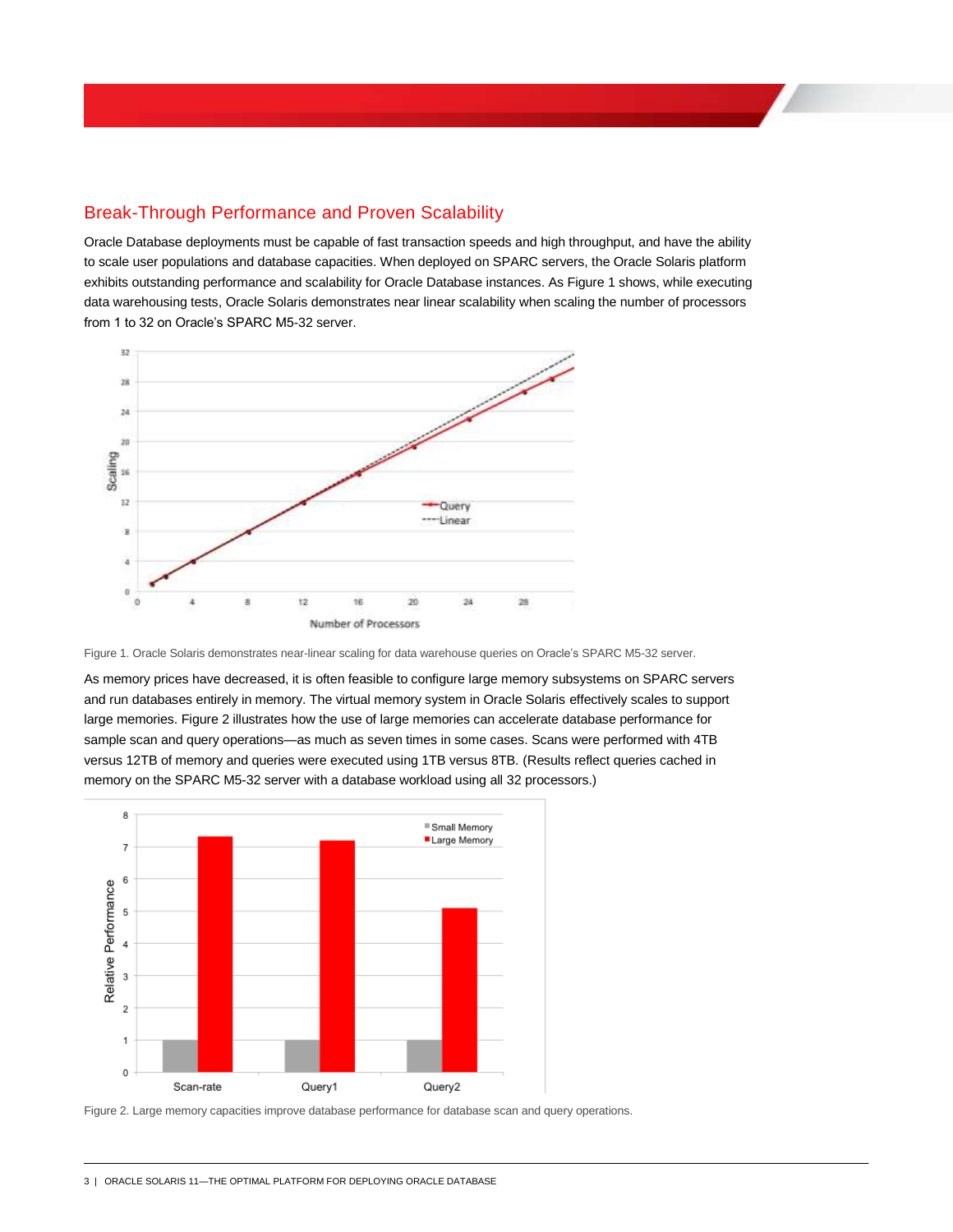Oracle Database has a proven track record of scaling well both vertically and horizontally on Oracle Solaris. Servers based on SPARC T5, M5, or M6 processors have achieved numerous world records when running database applications such as data warehousing, online transaction processing (OLTP), and infrastructure applications. Whether Oracle Database is deployed as single or multiple instances or tested with online or batched workloads, Oracle Solaris demonstrates exceptional levels of performance and scale in customer deployments as well as in industry benchmarks. The following benchmarks offer a few proof points:

- **» Database performance benchmarks (TPC-C and OLAP).** Oracle's flagship database products achieved world record performance running on Oracle's SPARC servers and the Oracle Solaris operating system. In the TPC-C benchmark, Oracle's SPARC T5-8 server (equipped with eight 3.6 GHz SPARC T5 processors) achieved a worldrecord single-system result of 8,552,523 tpmC running Oracle Database 11*g* Release 2 Enterprise Edition with Oracle Partitioning. As for Oracle Database 12*c*, a SPARC T5-8 server delivered world record query performance, together with near real-time analytic capability, under the Oracle OLAP Perf Version 3 workload running Oracle Database 12*c* Release 1 (12.1.0.1) on Oracle Solaris 11. 1
- **» Data warehousing benchmarks (TPC-H).** The SPARC T5-4 server produced single-server world record performance for TPC-H 3000GB and 10000GB benchmarks. These benchmarks simulate a complete solution that hosts robust decision support systems. The solution provides efficient processing of individual queries and the ability to manage large numbers of concurrent query processing streams, and it emphasizes data storage for more throughput, protection of the stored data, faster loading, and data refresh during business operations.<sup>2</sup>
- **» SAP Standard Application Sales and Distribution (SD) Benchmark**. Oracle's SPARC M6-32 server produced a world record two-tier result for 32 processors on the SAP Standard Application SD Benchmark using SAP enhancement package 5 for SAP ERP  $6.0<sup>3</sup>$
- **» Virtualization benchmark (SPECvirt\_sc2010).** Oracle's SPARC servers running Oracle Solaris 11 offer superior virtualization performance. Oracle's SPARC T5-2 server delivered a two-socket world record SPECvirt\_sc2010 result of 4270 at 264 virtual machines. 4

# Accelerating Database Deployments

Because Oracle Database instances support critical business functions, it's important to be able to deploy and provision database services quickly and reliably. As a part of ongoing integration work, Oracle Solaris and Oracle Database engineers collaborated to simplify database installation, upgrade planning, and cloning on Oracle Solaris. with the goal of speeding deployments and improving the availability of database services.

#### Easing Database Installations and Upgrades

For Oracle Solaris 11.2, Oracle supplies an installation package group that installs all of the software needed to support Oracle Database implementations. The package group is called:

#### **group/prerequisite/oracle/oracle-rdbms-server-12-1-preinstall**

Installing this package group creates an Oracle Database configuration on the Oracle Solaris 11.2 operating system, reducing the risk of installation errors and accelerating time-to-deployment. This package group makes sure that that

 1 Sources: TPC-C result ID #113032601 submitted 03/26/13 using Oracle Database 11*g* Release 2 Enterprise Edition with Oracle Partitioning, Oracle's SPARC T5-8 server, and Oracle Solaris 11.1 [\(www.tpc.org/1792\)](http://www.tpc.org/1792). TPC Benchmark, TPC-C, and tpmC are trademarks of the Transaction Processing Performance Council. See also "SPARC T5-8 Delivers World Record Oracle OLAP Perf Version 3 Benchmark Result on Oracle Database 12c" [\(blogs.oracle.com/BestPerf/tags/t4\).](https://blogs.oracle.com/BestPerf/tags/t4)

<sup>2</sup> Sources: SPARC T5-4 3TB results as of 6/7/13 [\(www.tpc.org/3288\)](http://www.tpc.org/3288). SPARC T5-4 10TB results as of 11/25/13 [\(www.tpc.org/3293\).](http://www.tpc.org/3293) TPC-H is a trademark of the Transaction Processing Performance Council (TPC).

<sup>3</sup> Source: Certification Number: 2014008, [www.sap.com/benchmark.](http://www.sap.com/benchmark) Results as of March 26, 2014.

<sup>4</sup> Source: Results fro[m www.spec.org](http://www.spec.org/) as of 3/5/2014 (http://www.spec.org/virt\_sc2010/results/res2014q1/)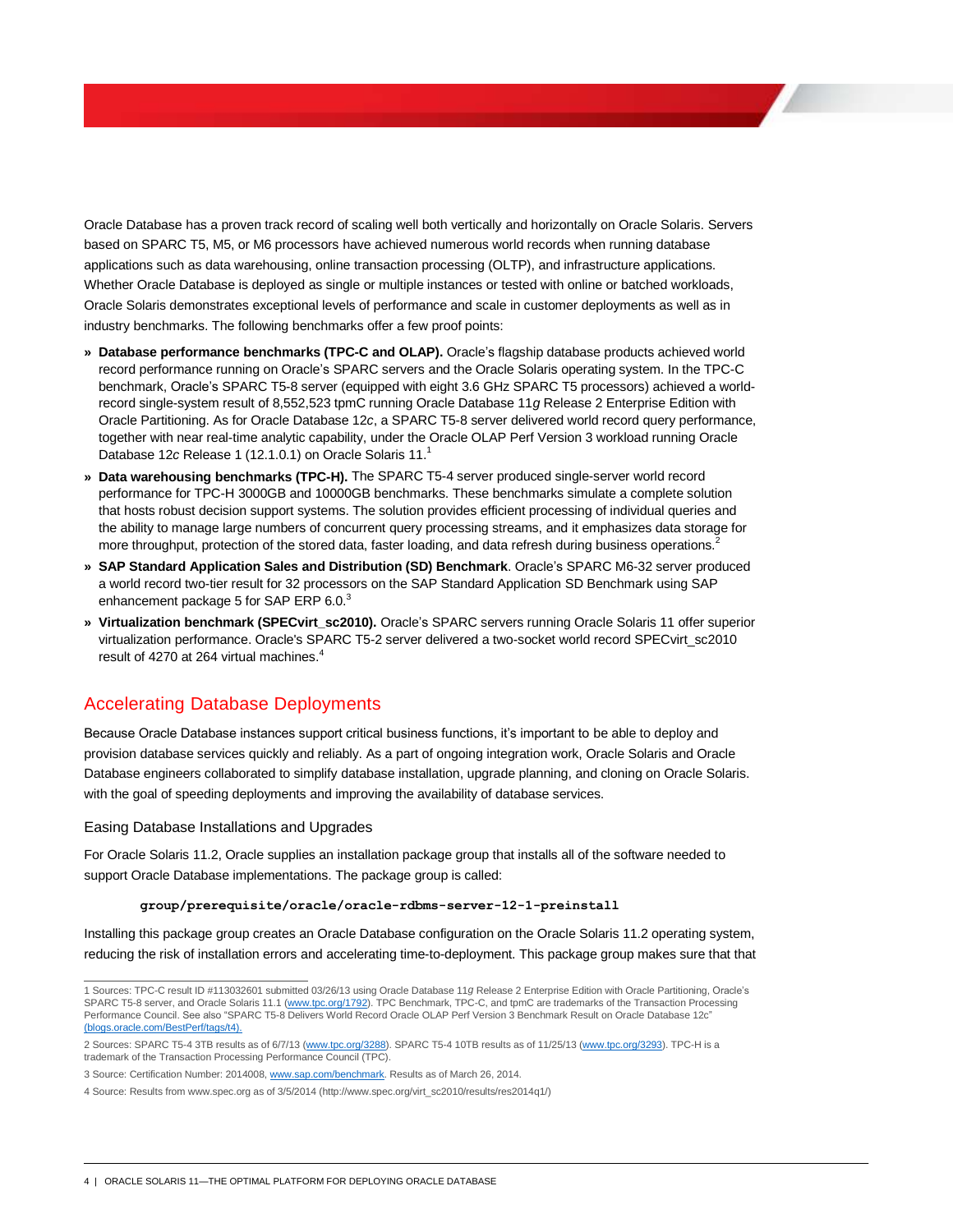all necessary packages required for a graphical interface installation of Oracle Database 12*c* are present on the system, regardless of the server package group (solaris-minimal-server, solaris-small-server, etc.) that was used to install Oracle Solaris.

Oracle also provides ORAchk (the Oracle Configuration Audit Tool), which replaces RACcheck. (Because ORAchk performs health checks on an expanding set of Oracle products, RACcheck was renamed to ORAchk.) ORAchk proactively scans for problems across various layers of an Oracle Database deployment stack, detecting and reporting important patch recommendations and configuration settings within an Oracle Database system. It also streamlines the process of upgrades, conducting both pre-upgrade and post-upgrade readiness checks. These checks assess the upgrade readiness of Oracle RAC, Oracle Clusterware, and Oracle Solaris components and automate many manual steps detailed in upgrade-related documents. (For more information on ORAchk, see My [Oracle Support Note 1268927.2.\)](https://support.oracle.com/rs?type=doc&id=1268927.2)

#### Rapid Provisioning by Cloning

When managing production databases, there is often a need to clone a copy of the operating system and database environment. Often an administrator will clone an existing production database to support application development and testing, troubleshooting, off-lining backups, or to maintain the continuity of database services while patching or upgrading the environment. The cloning process for a large production database can often be time consuming. Oracle Solaris Zones technology, a built-in virtualization technology, can dramatically accelerate cloning using Oracle Solaris ZFS, a state-of-the-art high-integrity file system in Oracle Solaris. As described in the paper "*[How to](http://www.oracle.com/technetwork/server-storage/hardware-solutions/o13-022-rapid-cloning-db-1919816.pdf)  [Accelerate Test and Development Through Rapid Cloning of Production Databases and Operating Environments](http://www.oracle.com/technetwork/server-storage/hardware-solutions/o13-022-rapid-cloning-db-1919816.pdf)*," it's possible to replicate a database in an Oracle Solaris Zone up to 50 times faster than using manual database cloning methods. (Initializing the operating system in the new zone consumes most of the required time. Duplicating the database is largely instantaneous because ZFS features copy-on-write technology.)

Oracle Multitenant also empowers fast database cloning when database storage resides on Oracle ZFS Storage Appliances. Oracle Multitenant is an option for Oracle Database 12*c* that consolidates multiple pluggable databases (PDBs) in a single container database (CDB). Unlike earlier Oracle Database releases that intermingled data dictionary tables, Oracle Database 12*c* separates user data and metadata from the metadata that describes the Oracle system. This simplifies the cloning of PDBs in Oracle Multitenant. What makes the cloning process so fast is the use of Oracle ZFS Storage Appliances. Since an appliance can instantaneously snapshot a ZFS file system on which a source PDB resides, it can provision a cloned PDB almost immediately. The article "*[Oracle Multitenant on](http://www.oracle.com/technetwork/articles/servers-storage-admin/multitenant-on-sparc-solaris-2016889.html)  [SPARC Servers and Oracle Solaris](http://www.oracle.com/technetwork/articles/servers-storage-admin/multitenant-on-sparc-solaris-2016889.html)*" describes how using the Oracle ZFS Storage Appliance to "snapshot copy" a 1.3TB PDB can re-create a pluggable database in just under six minutes—compared to a full copy clone that takes more than nine hours to replicate.

## Enhancing Service Availability

Oracle has engineered additional memory optimizations that speed database initialization and decrease the need for restarts, eliminating downtime and increasing database availability. Oracle Solaris and Oracle Database 12*c* have been optimized for fast database startup. Optimizations include in-kernel parallel allocation of shared memory, faster spawning of background processes, and deferred database SGA allocation. Together these optimizations improve start-up time significantly. Even database instances with an SGA as large as 30 TB can be started in just a couple of minutes.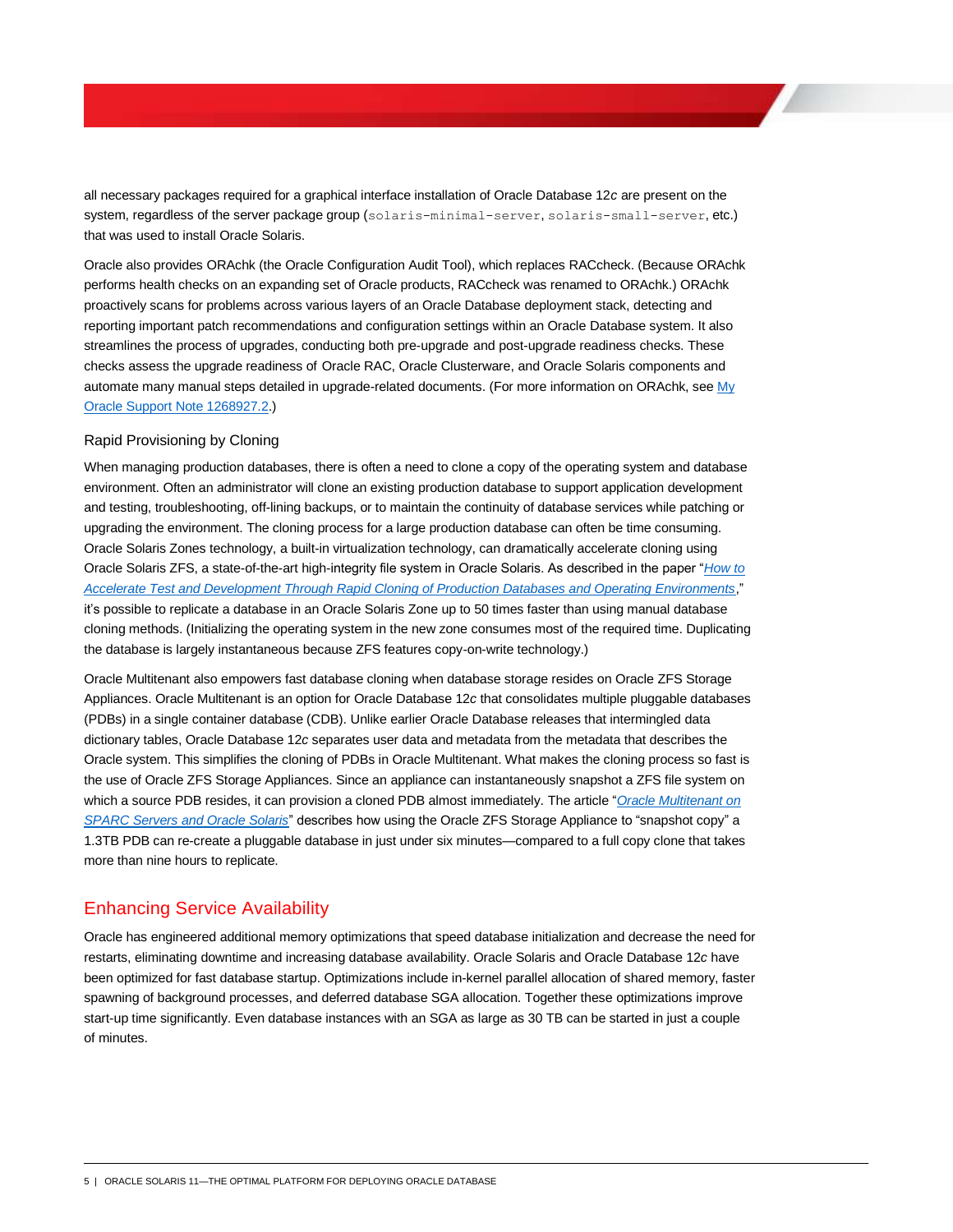#### Accelerating Database Startup

In earlier versions of Oracle Solaris, shared memory operations (such as page creation, locking, and destruction) were single threaded and executed by the thread making the system call. Hence, the start of an Oracle Database instance with a large amount of memory would bottleneck on the single-threaded SGA initialization process. With huge memory capacities possible in servers based on SPARC T5, M5, or M6 processors, terabytes of memory are now commonly available to Oracle Database instances.

To eliminate an SGA initialization bottleneck, Oracle Solaris 11 features a new multithreaded kernel process called "vmtasks" that accelerates the creation, locking, and destruction of pages in shared memory. This behind-thescenes process divides a shared memory segment at page boundaries and gives each thread a chunk of pages to process, thereby parallelizing the creation and destruction of shared memory segments and accelerating database startup and shutdown. Each shared memory operation is given a number of threads equal to the value returned by the MAX function (where *NCPU* is the total number of server compute threads):

max number of vmtasks (threads) per operation = MAX(16,*NCPU*/8)

On Oracle's SPARC T5-2 server with 256 compute threads, for example, the operating system assigns up to 32 threads for each shared memory operation. Best of all, since this optimization is the default behavior for Oracle Solaris 11 on all platform architectures, it requires no administrative action or tuning.

Oracle Database 12*c* also introduces a group of new background processes, ora\_SA*nn*, that accelerate database startup. Oracle Database 12*c* starts up while these background processes are initializing the SGA in parallel. To assess the impact of deferring SGA initialization in this way, Oracle engineers conducted a study that compared startup times for Oracle Database 12*c* and Oracle Database 11*g* while scaling the SGA size in line with the number of sockets. As shown in Table 1, deferring SGA initialization in Oracle Database 12*c* resulted in significantly faster startup times—more than twice as fast as the initialization of Oracle Database 12*c* and Oracle Database 11*g* without the use of this feature. Deferring SGA initialization is the default out-of-the-box behavior with Oracle Database 12*c* and this feature is optimized for run-time environments such as NUMA configurations.

| TABLE 1. SPEEDUP USING DEFERRED SGA INITIALIZATION |  |  |  |
|----------------------------------------------------|--|--|--|
|----------------------------------------------------|--|--|--|

|           | SGA Size (in GB) / Oracle Database 12c Deferred vs.<br>Number of Sockets Oracle Database 12c Non-Deferred | Oracle Database 12c Deferred vs.<br>Oracle Database 11g Release 2 |
|-----------|-----------------------------------------------------------------------------------------------------------|-------------------------------------------------------------------|
| 1024/4    | 2.45x                                                                                                     | 2.10x                                                             |
| 2048/8    | 2.34x                                                                                                     | 2.41x                                                             |
| 4096/16   | 3.00x                                                                                                     | 2.84x                                                             |
| 6144 / 24 | 2.64x                                                                                                     | 2.34x                                                             |
| 8192/32   | 2.63x                                                                                                     | 2.48x                                                             |

### Dynamic SGA Resizing

Oracle Solaris 11 includes a new NUMA-optimized, granular shared memory called Optimized Shared Memory that replaces Dynamic Intimate Shared Memory and enables dynamic SGA resizing. Oracle Database 12*c* can take advantage of Optimized Shared Memory automatically on systems running Oracle Solaris 11. Because of this feature, the database can automatically manage Oracle Database 12*c* SGA shared memory segments without an administrator having to reserve memory and reboot the instance whenever the SGA is resized. By reducing the number of Oracle Database restarts, this capability improves database availability and increases service levels.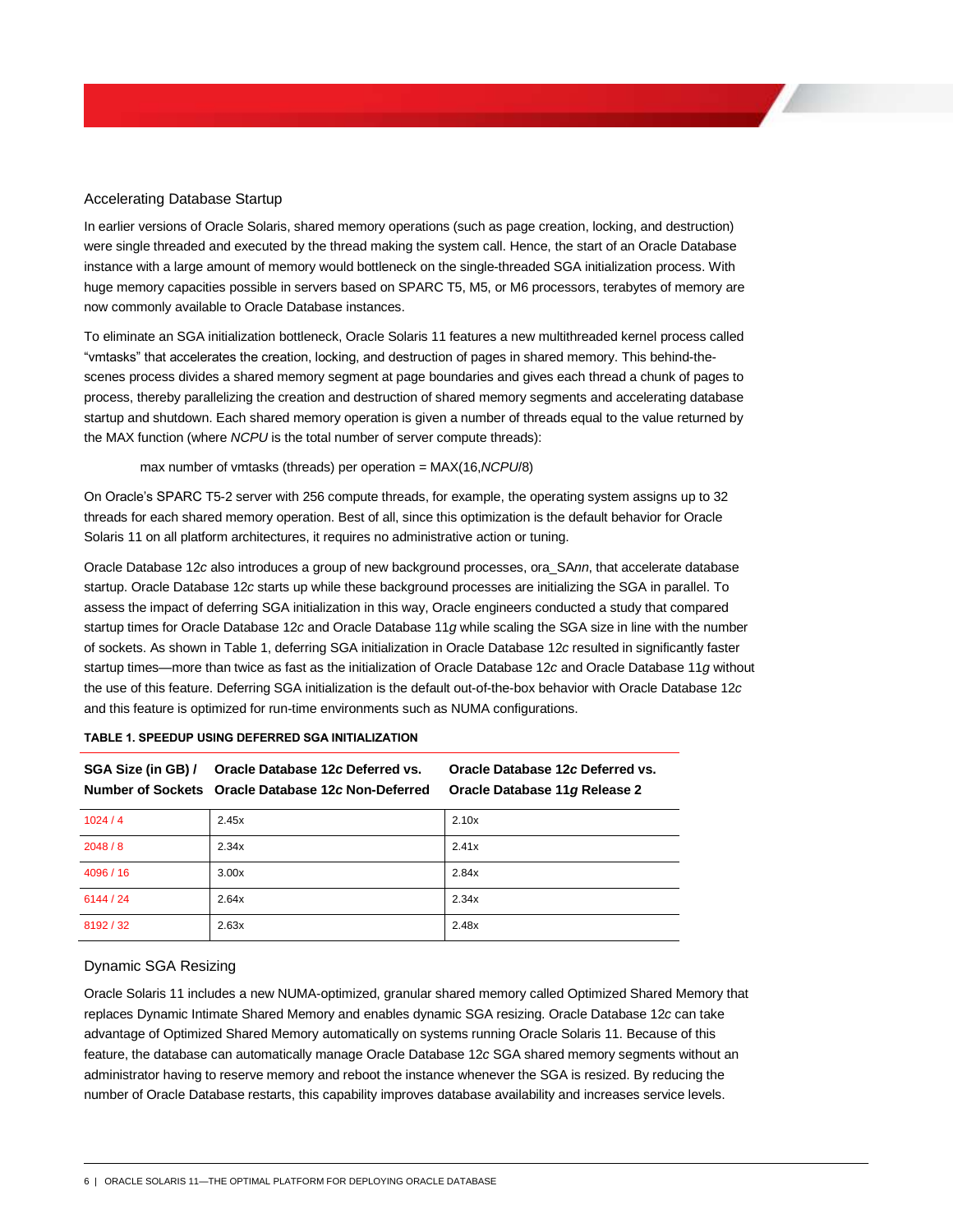More information about this feature is available in the Oracle Database 12*c* administrator's reference documentation (see *[Administering Oracle Database on Oracle Solaris](http://docs.oracle.com/database/121/UNXAR/appe_sol.htm#UNXAR013)* and My Oracle Support Note 1579199.1, "*Oracle Database 12c Takes Advantage of Optimized Shared Memory Feature on Oracle Solaris*").

# Increasing Throughput

Oracle Solaris allows server resources to be applied effectively to database workloads, which helps to optimize query response times and transaction throughput. Oracle Solaris and SPARC servers feature built-in virtualization techniques that allow system resources to be allocated to specific workloads (a workload consolidation discussion, later in this paper, discusses these techniques and best practices). In addition to efficient resource management, Oracle Solaris features the ability to identify a "critical thread" to the process scheduler, which helps to optimize transaction throughput and performance.

In modern multiprocessor chip designs, threads compete for more than just processor time—they also compete for shared CPU resources such as execution pipelines, cache, floating point units, and so forth. Administrators can use manual methods, manipulating resource pools and assigning processor sets, to dedicate resources to higher priority processes. In Oracle Solaris 11, critical threads are a cross-architecture optimization that simplifies the task of allocating resources to important threads. Using the command line interface, an administrator can raise the priority of an identified critical application thread to 60 and select the FX scheduling class. When a thread is deemed critical, Oracle Solaris tries to provision more exclusive access to computing resources for that thread.

The Oracle Database log writer process (LGWR) logs transactions for recovery purposes, and can often be a throughput bottleneck. In the past, it has been a common best practice to statically bind LGWR to a processor core. On Oracle Solaris 11, an administrator with the appropriate privilege can use the following command to elevate LGWR to the priority of a critical thread:

#### # **priocntl -s -c FX -m 60 -p 60 -i pid <PID\_of\_LGWR>**

Oracle Database 12*c* automatically takes advantage of this Oracle Solaris 11 feature and best practice, assigning critical thread status to LGWR at startup. For earlier versions of Oracle Database, administrators can use the priocntl command to designate LGWR manually as a critical thread.

Enhancements to the virtual memory system in Oracle Solaris 11 also help to increase database performance and scale. Oracle Database can allocate large memory pages (2GB in size) to its system global area (SGA), the group of shared memory areas dedicated to an Oracle Database instance. Large page sizes improve database performance by reducing costly Transaction Lookaside Buffer (TLB) misses in the CPU architecture. In addition, enhancements to memory prediction in Oracle Solaris enable monitoring of memory page use and adjustments to the page size to match application and database needs, which also helps to increase performance.

# Enhancing Observability

For real-time troubleshooting and debugging, Oracle Solaris DTrace is a dynamic tracing capability that provides extensive system observability. The integration of Oracle Solaris DTrace probes with Oracle Database 12*c* allows administrators to see what's happening on live production systems safely and in real time.

Oracle Solaris DTrace is now integrated into Oracle Database V\$ views, providing end-to-end visibility into database transaction I/Os—tracing the full I/O path from storage devices through the Oracle Solaris kernel into Oracle Database 12*c* itself. During runtime on a production system, V\$KERNEL\_IO\_OUTLIER can collect and store data that provides insights into "outlier" I/O operations (I/Os that exceed a latency threshold of 500ms). The database administrator can trace the specific I/O requester, the I/O device and the exact time spent in each layer. This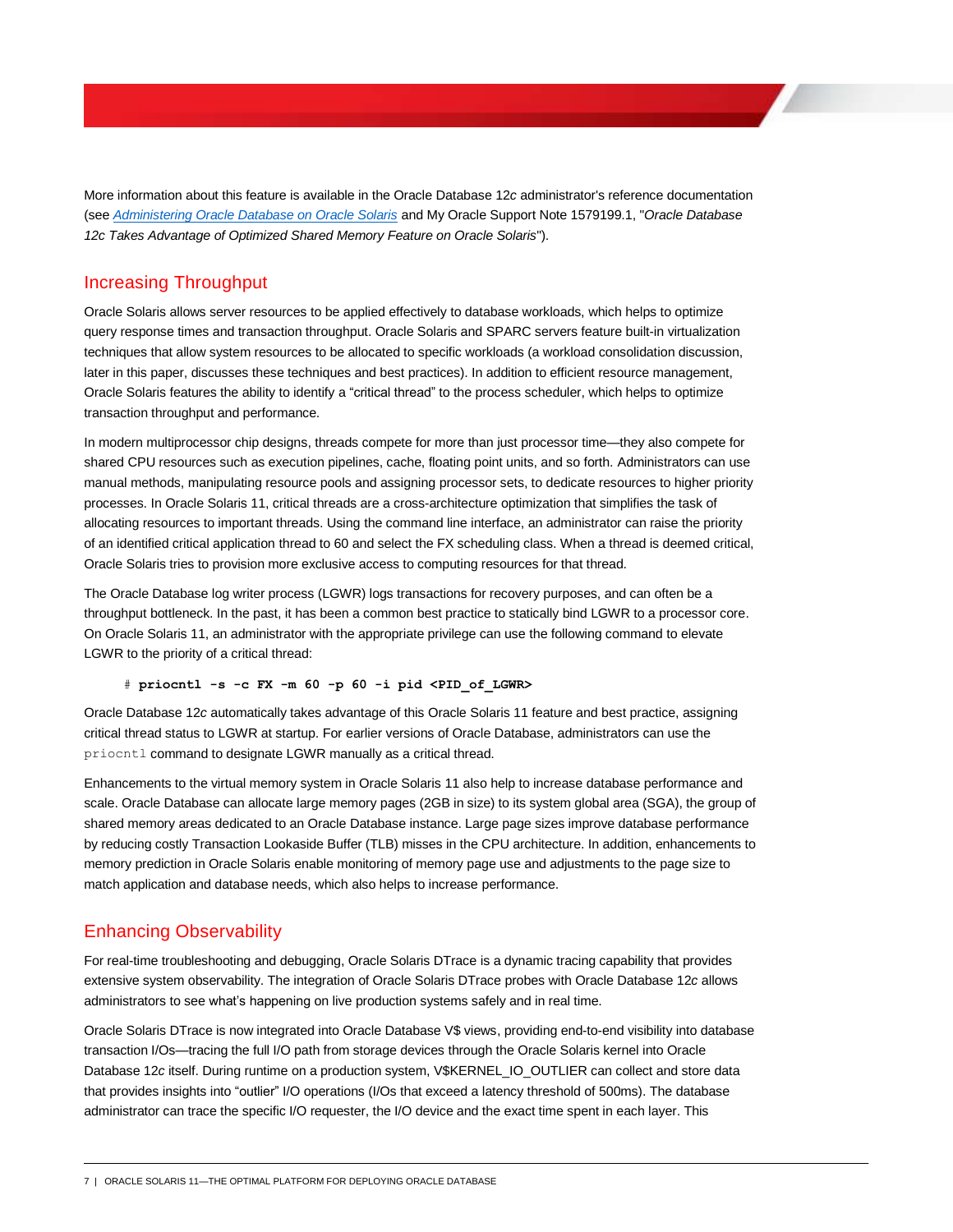advanced observability allows an administrator to identify the root cause of an I/O issue and resolve problems more quickly, improving Oracle Database 12*c* performance.

# Consolidating Database Workloads

Consolidating database workloads facilitates an efficient use of infrastructure resources, which helps to lower costs. Since available system resources are pooled, it can also help to streamline database provisioning, speeding up the time it takes to respond and fulfill requests for new instances. Consolidation is often the first logical step towards a more-agile database as a service (DaaS) or cloud-based service delivery model.

When consolidating many Oracle Database instances, it's important to remember that different workloads have different requirements. To accommodate the requirements of each workload, database architects must balance different goals for isolation, performance, availability, and management ease (for example, for cloning, backup, and so on) along with cost.

Since databases frequently contain sensitive data—such as financial or personal data (for example, credit card, identity, or healthcare information)—a foremost concern is isolation. The ultimate method of isolating a database is, of course, to run it on a single server. Physical isolation is more costly since system and storage resources are often underutilized. It's also more complicated to manage an increasingly large number of servers that sprawl across a data center. When multiple databases are merged on a single system to realize efficiencies, deployments must carefully encapsulate database instances, safeguard processes, and protect sensitive data. Consolidating Oracle Database workloads on SPARC servers and Oracle Solaris offers excellent flexibility since there are several options available for multitenant consolidation. The consolidation options fall into two categories: database approaches and server-based approaches.

#### Database Consolidation Approaches

Two database-oriented approaches are frequently used to consolidate single instance databases:

- **»** "Stacking" or colocating database instances on the same server
- **»** In-database virtualization with the Oracle Multitenant option for Oracle Database 12*c*

Both methods result in better resource utilization when compared to separate, physically isolated deployments on individual servers.

Colocating database instances on the same server helps to reduce capital expenses (CapEx) and operating expenses (OpEx), but the stacking approach can still be somewhat management-intensive. Administrators often turn to intricate resource management strategies to acquire adequate resources, such as using instance caging to control CPU usage, setting sga\_target and pga\_aggregrate\_target to control memory usage, or binding database instances to NUMA nodes by defining processor group name in init.ora. In addition, database instances must be managed individually with respect to backup, restore, patching, and disaster recovery.

Oracle Database 12*c* offers a new database consolidation model—Oracle Multitenant—in which multiple pluggable databases (PDBs) are consolidated within a single container database (CDB). Oracle Multitenant provides the isolation of a single database while allowing multiple PDBs to share the SGA and background processes of the same CDB, reducing resource requirements significantly. In a scalability study of Oracle Multitenant on Oracle SuperCluster T5-8, Oracle engineers measured the savings gained by using Oracle Multitenant compared to the approach of stacking single-instance databases. Oracle Multitenant enabled 80 percent better performance and the consolidation of 50 percent more databases, decreasing resource requirements by 64 cores, 368GB of memory,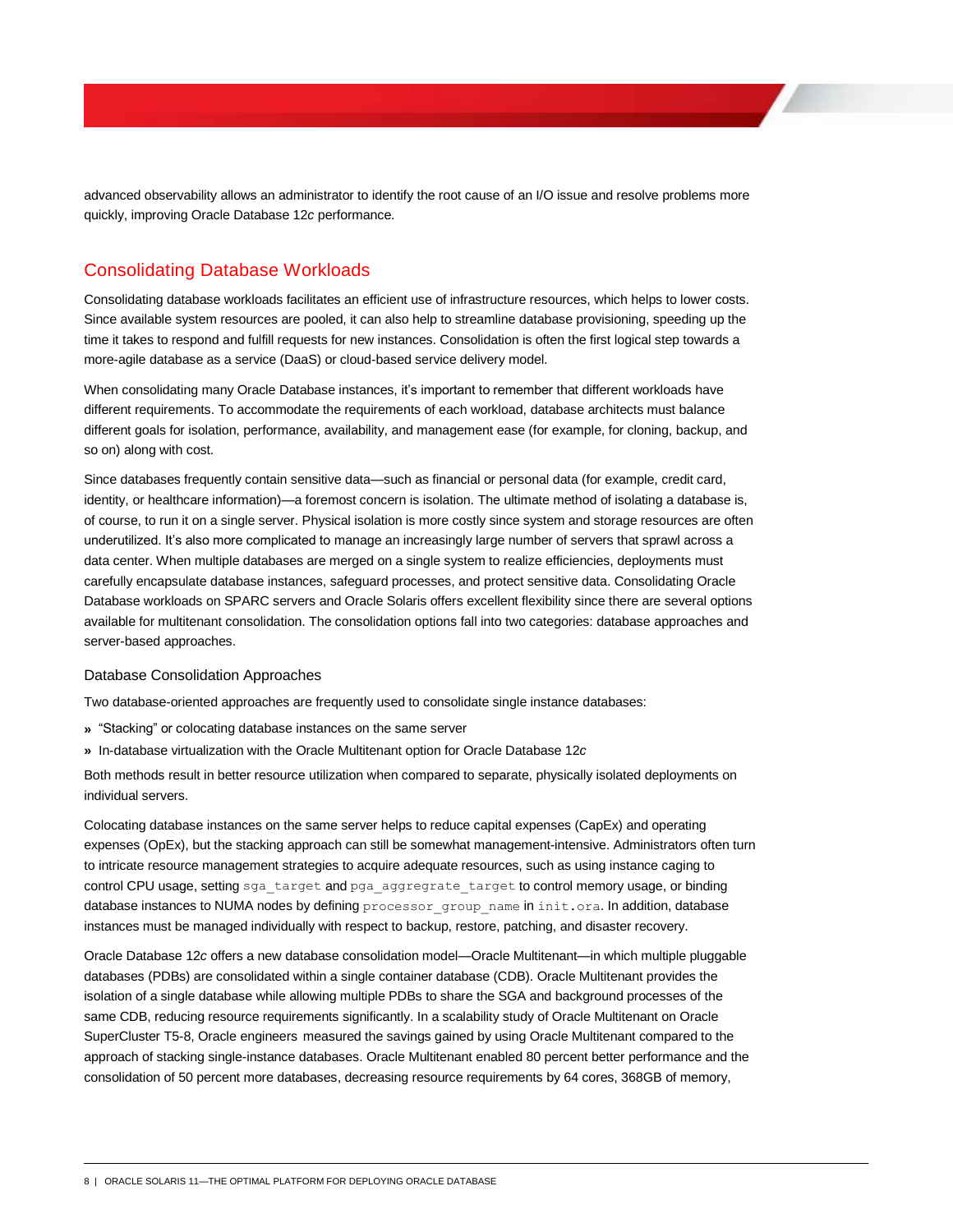

and 225,000 IOPS. [Figure 3](#page-10-0) illustrates a few results of the resource efficiency testing (for details, see the "*[Oracle](http://www.oracle.com/technetwork/database/multitenant/learn-more/oraclemultitenantt5-8-final-2185108.pdf)  [Multitenant on SuperCluster T5-8: Scalability Study](http://www.oracle.com/technetwork/database/multitenant/learn-more/oraclemultitenantt5-8-final-2185108.pdf)*").

<span id="page-10-0"></span>Figure 3. Scaling Benefits of Oracle Multitenant on Oracle SuperCluster T5-8.

Oracle Solaris resource pools are also a mechanism that enables NUMA-aware database consolidations. By establishing an Oracle Solaris resource pool and associating it with a processor group name in init.ora, all database processes are then bound to that processor group. For NUMA architectures, assigning specific resources in this way (known as NUMA binding or "pinning") helps to improve performance since a processor can access local rather than non-local memory. This optimization is a direct result of joint engineering between the Oracle Solaris and Oracle Database product teams.

Of course, it's also possible to combine the use of deployment methods: stacking database instances and Oracle Multitenant databases on a single SPARC server platform and implementing a hybrid consolidation approach that also uses server-based virtualization technologies. In practice, many deployments combine database and serverbased approaches.

#### Server-Based Consolidation Approaches

Oracle's SPARC servers and Oracle Solaris feature built-in virtualization technologies [\(Figure 4\)](#page-11-0) that are available at no extra cost:

- **» Physical domains (also called PDoms)**: This technique (available on Oracle's servers that use SPARC M5 or M6 processors) divides a single physical machine into independent isolated servers.
- **» Oracle VM Server for SPARC**: This hypervisor-based technology (available on servers that use SPARC T5, M5, and M6 processors) allows multiple OS instances to coexist on the same physical infrastructure with dynamic reallocation of hardware resources.
- **» Oracle Solaris Zones**: This software approach (available on any SPARC server running Oracle Solaris 10 or Oracle Solaris 11) allows many applications to coexist within a single operating system instance with assigned resources.

Many articles and white papers discuss these technologies in detail (see references listed at the end of this paper). Oracle Multitenant works with all these server virtualization options and provides an additional layer of database virtualization.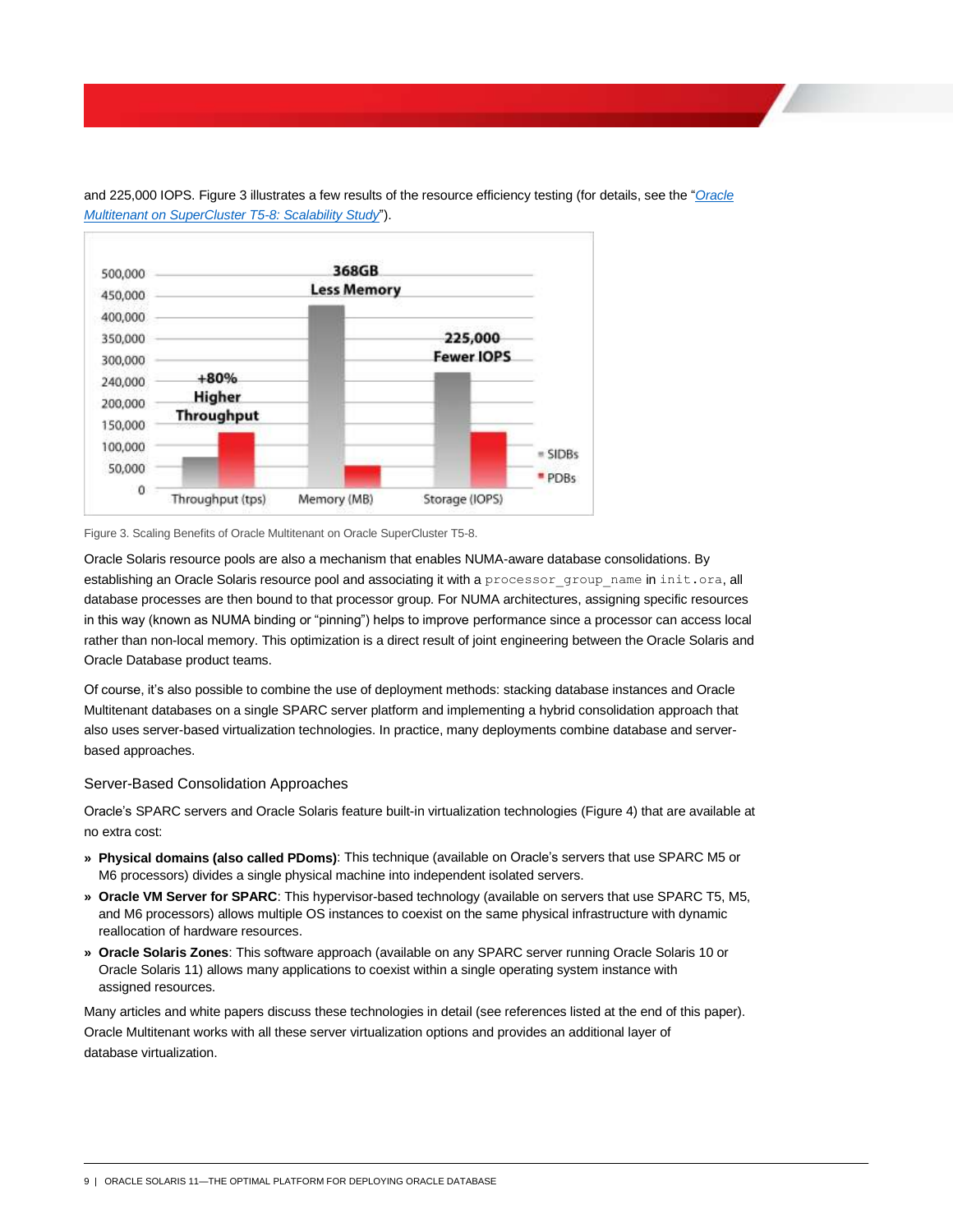

<span id="page-11-0"></span>Figure 4. Zero-cost virtualization technologies are built into SPARC servers and Oracle Solaris.

These three server virtualization techniques provide different benefits. Physical domains supply full hardware isolation; a hardware or software failure on one physical domain does not affect other domains. Physical domains, however, are less flexible and are available only on high-end servers based on SPARC M5 and M6 processors.

Unlike some commercial virtualization technologies, Oracle VM Server for SPARC and Oracle Solaris Zones scale extremely well with near-zero overhead. Using Oracle Solaris Zones offers the greatest flexibility because zones are implemented in software—an administrator can easily and dynamically allocate and modify zone resources. However, zones do not fully isolate resources from a hardware perspective. A disk failure or a system memory fault, for example, can impact more than one zone. For this reason zones are often implemented in conjunction with an approach that enhances resource isolation such as Oracle VM Server for SPARC or physical domains.

A shared benefit of these virtualization approaches is that they can be configured to create hard partitions that comply with Oracle Database and application licensing. When only a subset of cores on a large system is needed for a database instance, using these server-based approaches to construct a hard partition can generate substantial software savings. Oracle's SPARC M5-32 server, for example, has 32 six-core processors. Using these serverbased technologies to create virtual environments, each with a subset of cores, can considerably reduce licensing costs for Oracle Database and Oracle Database options. For certification information on supported virtualization and partitioning technologies for Oracle Database and RAC product releases, see the site [www.oracle.com/technetwork/database/virtualizationmatrix-172995.html.](http://www.oracle.com/technetwork/database/virtualizationmatrix-172995.html)

Another benefit of using these server-based virtualization technologies is that they enable different Oracle Database and Oracle Solaris versions to be consolidated on the same server. A single SPARC server, for example, can actually support Oracle Database 12*c* as well as earlier releases of Oracle Database and applications. As an example[, Figure 5](#page-12-0) depicts a hybrid deployment that combines the use of database and server-based consolidation approaches on a single SPARC M5-32 server. The server supports stacked single-instance and Oracle Multitenant implementations of Oracle Database 12*c* on Oracle VM Server for SPARC domains that host Oracle Solaris 11. Earlier version databases are deployed on special types of zones that can run earlier operating system versions. In this way, Oracle Solaris supports the consolidation of legacy databases and applications on the same machine.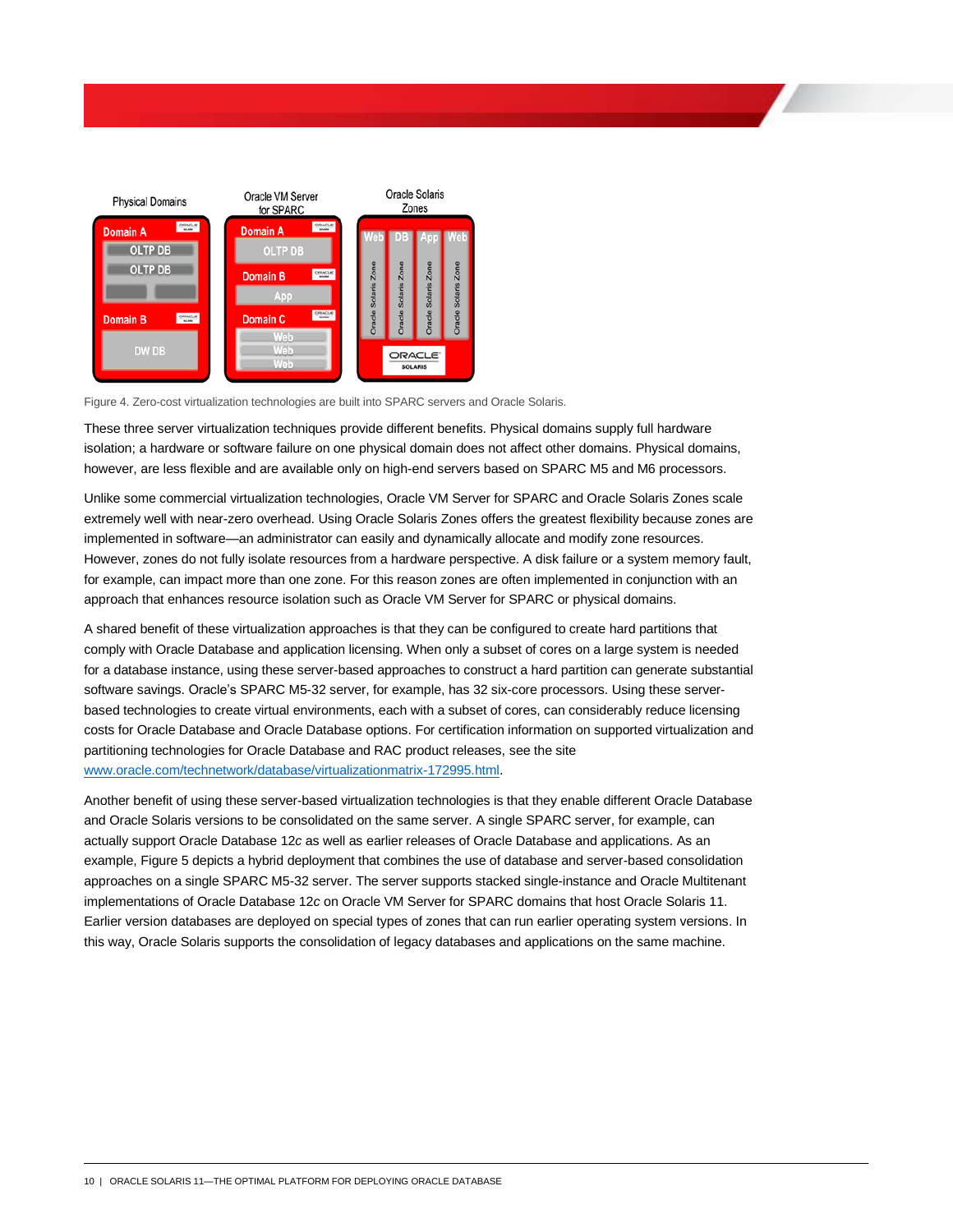

<span id="page-12-0"></span>Figure 5. A hybrid approach can combine database and server-based consolidation approaches to optimize resource utilization, scalability, and management efficiency.

### Selecting a Deployment Approach

As shown i[n Figure 5,](#page-12-0) SPARC servers running Oracle Solaris 11 offer tremendous flexibility for consolidating Oracle Database instances. Given the range of technologies and configuration possibilities, configuring an optimal solution for a given database workload might seem like a daunting task. To simplify configuration decisions, the next few sections provide implementation guidelines and best practices for using Oracle Solaris Zones and Oracle VM Server for SPARC in conjunction with Oracle Database workloads.

#### **Choosing Oracle Solaris Zones**

Oracle Solaris Zones are a software construct that enables bare-metal I/O performance. They are extremely lightweight, allowing thousands of virtual environments to be defined with little overhead or impact to system performance. An administrator manages zones via an Oracle Solaris instance in the global zone, controlling what resources (CPU, drivers, file systems, and so on) are available in each non-global zone. Users and applications see only the processes and resources isolated within the non-global zone, and have no visibility of data or processes in other zones. Zones also provide a convenient administrative boundary, allowing zone administration to be limited or delegated if required. Oracle Solaris 11.2 extends zone functionality with Kernel Zones that can be independently patched or upgraded.

When deploying Oracle Database instances, use non-global Oracle Solaris Zones in the following cases:

- **» To provide isolation.** Oracle Solaris Zones isolate database instances with respect to fault, operation, network, security management, and resource allocation control. A failure or reboot of one non-global zone has no impact on other non-global zones (unless, of course, a failure is due to a shared component). A zone reboot is much faster than a full server reboot (seconds versus minutes), so a database in a rebooted zone is available more quickly than in the case of a full server reboot.
- **» To supply a unique identity.** If a database instance requires a separate identity (for example, an independent host name and IP address), an Oracle Solaris Zone is a uniquely identifiable virtual environment. Oracle Solaris enables network virtualization, allowing an administrator to create virtual network interfaces (VNICs) with unique hostnames and IP addresses [\(Figure 6\)](#page-13-0). Each VNIC is implicitly connected to a virtual switch that corresponds to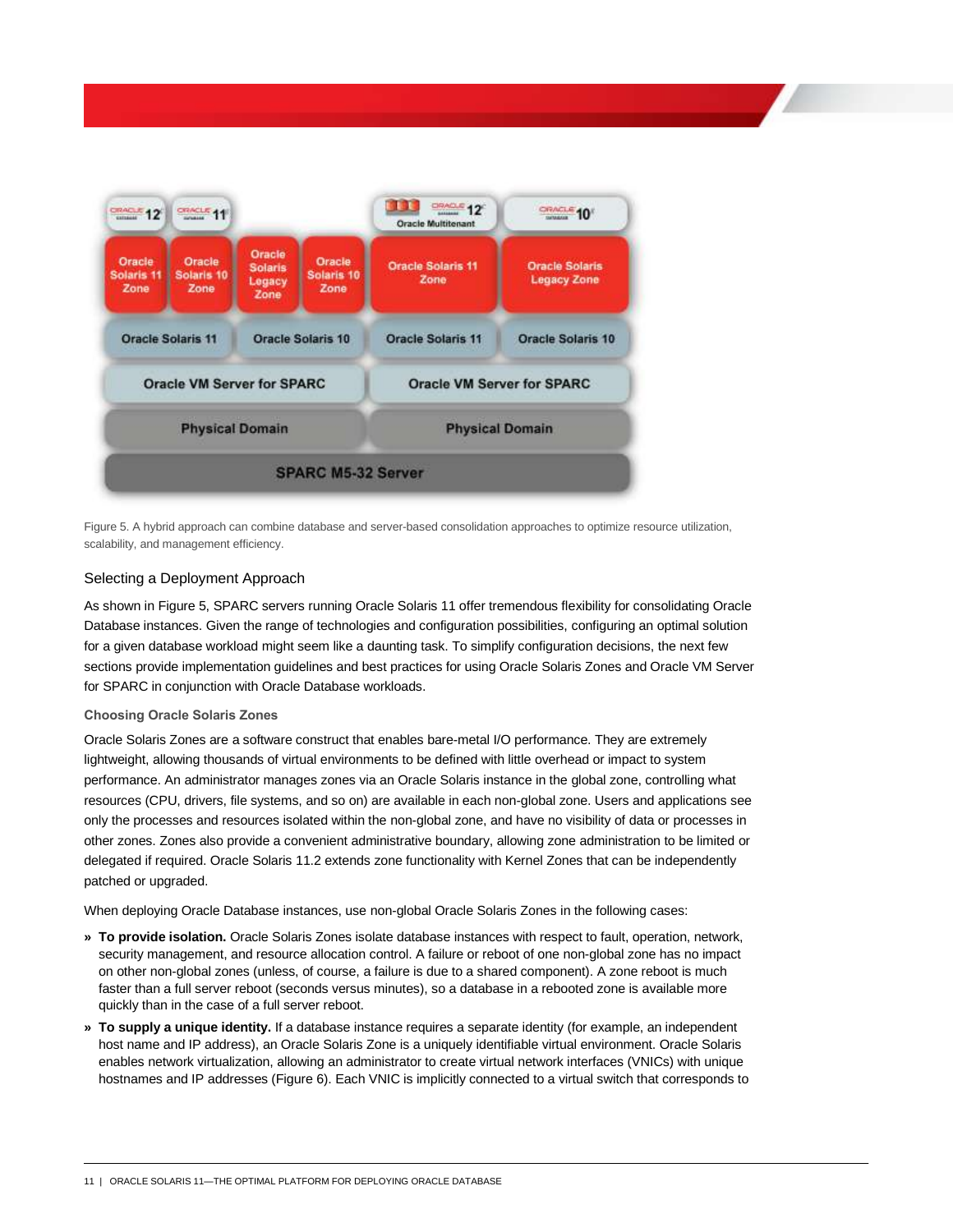

a physical interface. By using Oracle Solaris Zones and applying networking resource controls, administrators can manage network bandwidth and align its use with required service levels.

<span id="page-13-0"></span>Figure 6. Oracle Solaris Zones enable VNICs (with unique hostnames and IP addresses) that are subject to resource controls.

- **» To create independently managed database environments.** Oracle Solaris Zones create autonomous environments that can be booted, patched, and shut down without impacting other application environments.
- **» To support more than one Oracle RAC instance in a single database domain.** For some test and development efforts, it might be desirable to create multiple Oracle RAC instances within a single physical server (this tactic, of course, should be avoided for production Oracle RAC databases). Oracle Solaris Zones are virtual environments that function like independent physical hosts when installing separate Oracle RAC instances.
- **» To migrate database instances between virtual environments.** Oracle Solaris Zones simplify database instance migration from one environment to another. When a database needs more CPU power, for example, it's possible to add CPUs to an Oracle Solaris Zone and reboot the zone. If a database needs more compute capacity than what's available in the physical server, then the zone can be migrated to a zone on a larger server.

When deploying databases with Oracle Automatic Storage Management (ASM) and consolidating them using Oracle Solaris Zones, Oracle Database 12*c* features Oracle Flex ASM, a new deployment model that increases database instance availability and reduces Oracle ASM related resource consumption. Oracle Database 11*g* requires a separate Oracle ASM instance per zone. With Oracle Database 12*c*, Oracle Flex ASM allows a database server to use a non-local Oracle ASM instance. In this way, Oracle Flex ASM reduces the number of ASM instances needed in a consolidated environment.

**Best Practices for Oracle Databases on Oracle Solaris Zones** 

Using Oracle Solaris Zones is strongly recommended for Oracle Database instance isolation and containment, regardless of other isolation methods used when consolidating databases. Planning how CPU resources are allocated to individual zones helps to optimize performance for database instances running in Oracle Solaris Zones. When sizing CPU resources for a zone, administrators should take into account the workload requirements (such as the number of active Oracle Database instances) in the zone and the specific deployment scenario. Optimal performance occurs when each database instance has exclusive access to the pipelines, cache, and other resources within an individual core and an adequate number of complete cores are configured for the workload. Smaller database instances can be configured on a single core. For larger database instances, creating larger zones with multiple cores is recommended.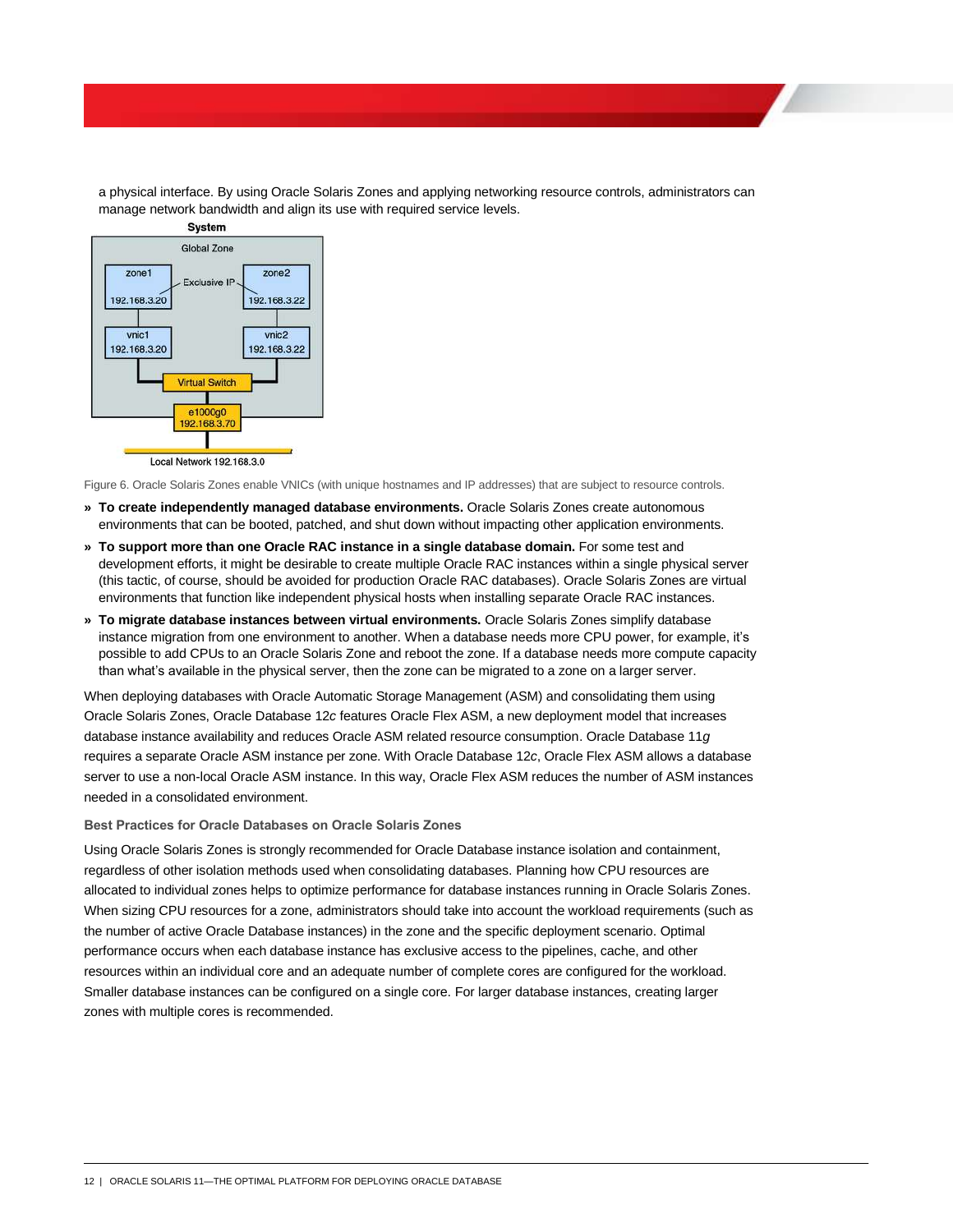To allocate CPU threads (vCPUs) to particular database workloads, configure a resource pool with an associated processor set. As an example, the following commands configure a processor set and assign all eight vCPUs from a single core of a SPARC T4-2 server:

```
# poolcfg -c 'create pset dbPset_set(uint pset.min=8;uint pset.max=8)'
# poolcfg -c 'create pool dbPool'
# poolcfg -c 'associate pool dbPool(pset dbPset)'
# poolcfg -c 'transfer to pset dbPset(cpu 0;cpu 1; cpu 2; cpu 3; cpu 4; cpu 5;
     cpu 6; cpu 7)'
# pooladm –c
# pooladm
```
The resource pool and its processor set are then assigned to a zone:

```
# zonecfg -z my-zone
zonecfg: my-zone> set pool=dbPool
zonecfg: my-zone > end
zonecfg: my-zone > commit
zonecfg: my-zone > exit
```
When consolidating multiple instances that use the same Oracle Database release, it is best practice to use a shared release area in conjunction with Oracle Solaris Zones. Install the Oracle Database software in the global zone and then mount the installation directory in each instance's non-global zone. For example, the following commands mount the shared release area /u01 in the zone "my-zone".

```
# zonecfg -z my-zone
zonecfg:my-zone> add fs
zonecfg:my-zone:fs> set dir=/u01
zonecfg:my-zone:fs> set special=/u01
zonecfg:my-zone:fs> set type=lofs
zonecfg:my-zone:fs> end
zonecfg:my-zone> commit
zonecfg: my-zone> exit
```
Note that a zone must be rebooted for configuration changes to take effect. Using a shared release area simplifies the process of software maintenance since patches and updates are applied to a single location that can be accessed by multiple instances.

When consolidating more than 10 database instances on a server, apply the patch for bug ID #18499306 on a NUMA server.

More information about deploying Oracle Database on Oracle Solaris Zones is available in the white paper, "*[Encapsulating Oracle Databases with Oracle Solaris 11 Zones](http://www.oracle.com/technetwork/database/database-cloud/private/dbcloud-s11-zones-wp-1911914.pdf)*."

#### **Choosing Oracle VM Server for SPARC**

Taking a hybrid approach—combining Oracle Solaris Zones and Oracle VM Server for SPARC—extends the flexibility and separation of Oracle Database deployments. Oracle VM Server for SPARC (previously called Sun Logical Domains) uses a hypervisor layer built into the SPARC processor that manages virtual machines called domains. Server resources (CPUs, memory, PCIe cards, network, and storage) can be divided up and allocated to each domain, providing strong encapsulation. In addition, each domain runs an independent operating system using the designated resources.

When deploying Oracle Database, Oracle Solaris Zones help to address requirements for isolation, separate identification, and ease of database migration. A hybrid approach of using Oracle VM Server for SPARC and Oracle Solaris Zones is ideal when a deployment must tackle the following additional requirements:

**» To support different versions of Oracle Solaris and Oracle Database.** Since each Oracle VM Server for SPARC domain runs its own operating system and patch set, a domain can host earlier Oracle Database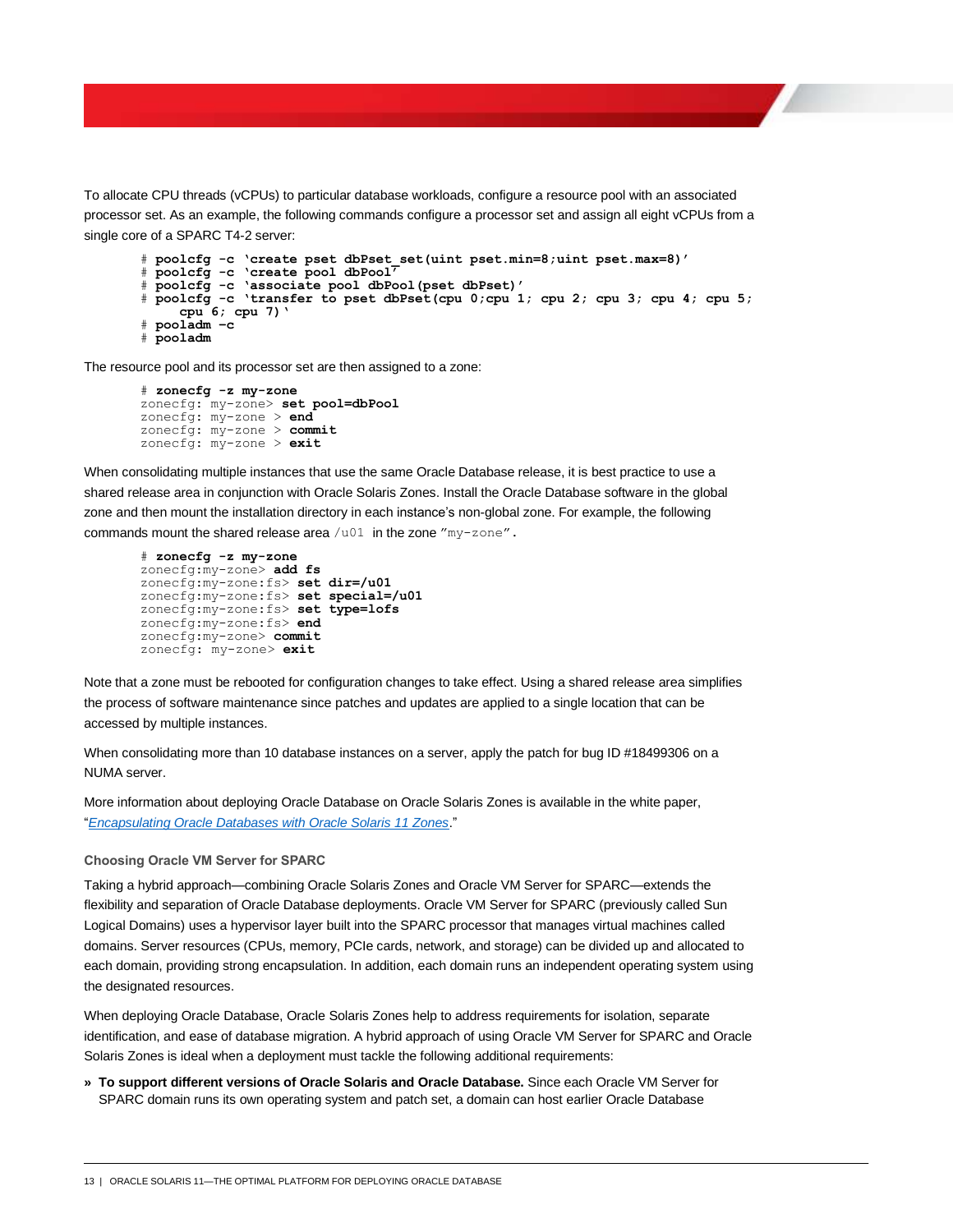releases. For example, a domain can host Oracle Solaris 10 with specific patches and support earlier releases of Oracle Database (such as Oracle Database 10*g* or Oracle Database 11*g*). Oracle Solaris 10 offers special legacy zones that are able to host some Oracle Solaris 8 or Oracle Solaris 9 legacy applications, offering an easy migration path for aging, high-cost legacy systems. [\(Figure 5](#page-12-0) on page [11](#page-12-0) depicts legacy applications deployed on Oracle Solaris legacy zones.)

- **» To isolate memory between database servers.** Each Oracle VM Server for SPARC domain gets its own resources, including memory, so there is strict isolation between Oracle Database instances.
- **» To isolate faults within a virtual machine.** An Oracle VM Server for SPARC root domain has no dependencies on any other virtual machine on the server. If a failure occurs in a domain, it is localized to that domain and there is no impact on any other domain.
- **» To migrate an active domain easily to another physical machine.** Oracle VM Server for SPARC supports live migration—moving an active domain to another physical machine—even across the same or different generations of supported SPARC servers. Live migration allows users to continue to access database services running on the domain.

#### **Best Practice Using Oracle VM Server for SPARC**

Initially, all system resources are allocated to the Oracle VM Server for SPARC control domain. After releasing a subset of resources, an administrator can assign resources to other logical domains, configuring domains in units of CPU threads (vCPUs). By default Oracle VM Server for SPARC tries to assign vCPUs within the same core to achieve the best performance but this does not always occur. To force Oracle VM Server for SPARC to configure domains in units of entire CPU cores instead of individual CPU threads, an administrator can specify the use of whole cores. Creating a domain with CPU whole cores can bring performance advantages that stem from processor affinity. Perhaps more importantly, this strategy is in line with Oracle hard partitioning requirements for software licensing.

To run an application such as Oracle Database that follows the Oracle hard partition licensing scheme, a domain must be configured with CPU whole cores and a cap must be set for the maximum number of cores (this cap must correspond to the number of cores specified by the Oracle software license). Using a whole-core configuration and setting a maximum CPU cap limits the number of CPU cores that a particular domain can use.

While an administrator can use a graphical interface (for example, Oracle Enterprise Manager) to set up compliant domains, the following two commands can also be used to create a domain that adheres to Oracle hard partition licensing:

- Set the number of CPU whole cores for the domain.
- # **ldm set-core** *number-of-CPU-cores domain*
- Set the maximum number of CPU cores for the domain.
- # **ldm set-domain max-cores=***max-number-of-CPU-cores domain*

For more information, see the papers ["Hard Partitioning With Oracle VM Server for SPARC"](http://www.oracle.com/technetwork/server-storage/vm/ovm-sparc-hard-partitioning-1403135.pdf) and the "Oracle [Partitioning Policy"](http://www.oracle.com/us/corporate/pricing/partitioning-070609.pdf).

### Enterprise-Level Security and Management

Encapsulating Oracle Database instances with Oracle Multitenant, Oracle Solaris Zones, and Oracle VM Server for SPARC helps to protect database workloads from interruption and unauthorized access to database records. Oracle Solaris offers proven security to safeguard Oracle Database implementations, with advanced features such as system- and network-enforced security, role-based access controls, and sophisticated validation, monitoring, and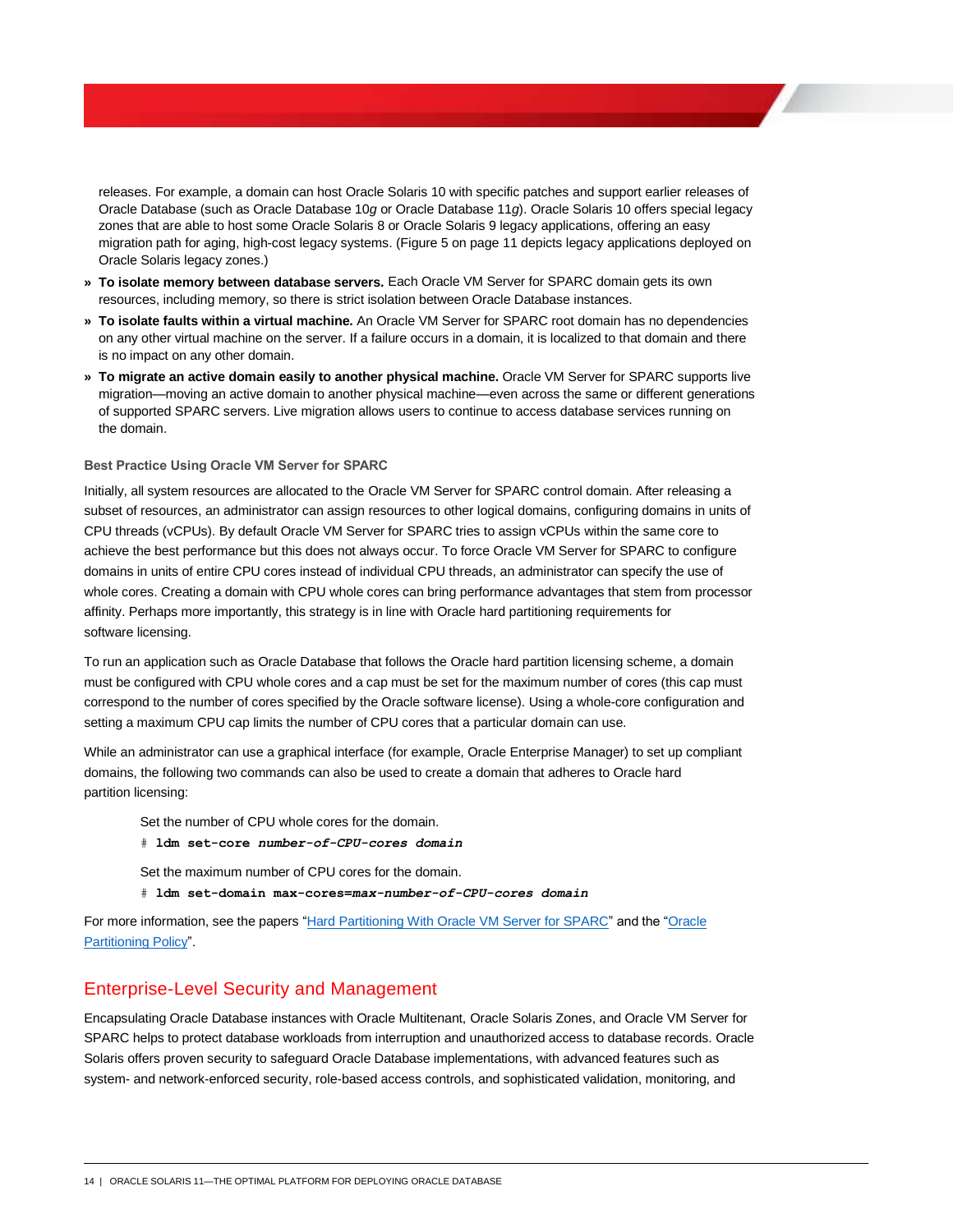auditing capabilities. Because of this advanced feature set and proven stability, Oracle Solaris is widely deployed to support security-sensitive Oracle Database implementations.

**Validating Configurations to Meet Compliance Standards**

Oracle Solaris 11 provides security advances that help to maintain service levels, detect intrusions, and protect against data and system compromise. Checking systems periodically to confirm that they meet configuration standards (and have not been subject to tampering) delivers database services that are more stable and secure.

Oracle Solaris 11 includes a framework that manages a variety of compliance benchmarks and assessments. The framework is based on the Security Content Automation Protocol (SCAP), a line of standards managed by the U.S. National Institute of Standards and Technology (NIST) that provides a standardized approach to maintaining enterprise system security, including:

- **»** Automatically verifying the presence of critical updates
- **»** Checking system security configuration settings
- **»** Examining systems for signs of compromise

Oracle Solaris 11.2 includes an Oracle Solaris Security Policy benchmark with two profiles (Baseline and Recommended) and an Oracle Solaris Payment Card Industry PCI-DSS benchmark. (For details see the *[Oracle](http://docs.oracle.com/cd/E36784_01/html/E39067/index.html)  [Solaris 11.2 Security Compliance Guide](http://docs.oracle.com/cd/E36784_01/html/E39067/index.html)*.) At the file system level, the Oracle Solaris Basic Audit Reporting Tool also enables organizations to detect changes to files, directories, and other file system objects using a flexible policy that can be used across an entire system or just for security-critical files.

Oracle Solaris supports Immutable Zones, which are zones with read-only roots. Configuring Immutable Zones can protect a system from malicious or accidental tampering of system binaries or configuration files during run-time. Both global and non-global zones can be configured as Immutable Zones.

At installation, eliminating unnecessary software packages and services helps to minimize possible avenues of attack. Hardening or minimizing an operating system is a common practice that shrinks the attack surface by installing only the software packages needed for operation. Oracle Solaris 11.2 provides a solaris-minimalserver package group that simplifies the installation of hardened systems. Installing the oracle-rdbmsserver-12-1-preinstall package group in conjunction with the solaris-minimal-server package group creates a tested and minimized Oracle Database configuration on Oracle Solaris 11.2.

#### **Monitoring and Auditing**

With the potential for many individual databases, end users, and administrators operating within a consolidated database architecture, proper activity monitoring and auditing is essential. Oracle Solaris 11 supports monitoring and auditing at the workload, network, and database layers, which helps to detect anomalies and unusual activity.

The Oracle Solaris audit facility records actions taken by users and services on the operating system. Enabled by default in Oracle Solaris 11, the audit facility uses policies that can track system, administrator, and end user activity. When properly configured, the Oracle Solaris audit facility creates a baseline that reflects typical system activity, detects unauthorized actions, senses attempts to circumvent security controls, and collects evidence to support audit or incident response requirements. Since built-in virtualization capabilities such as Oracle VM Server for SPARC and Oracle Solaris Zones are often strategic components in Oracle Database deployments, auditing can be configured to record events associated with domain and zone configuration, management, and usage. Auditing can also be configured to record access to Oracle Integrated Lights Out Manager (Oracle ILOM) functionality and interactions with a SPARC system's service processor. Oracle ILOM generates a set of audit records for logins, administrative actions, and configuration changes.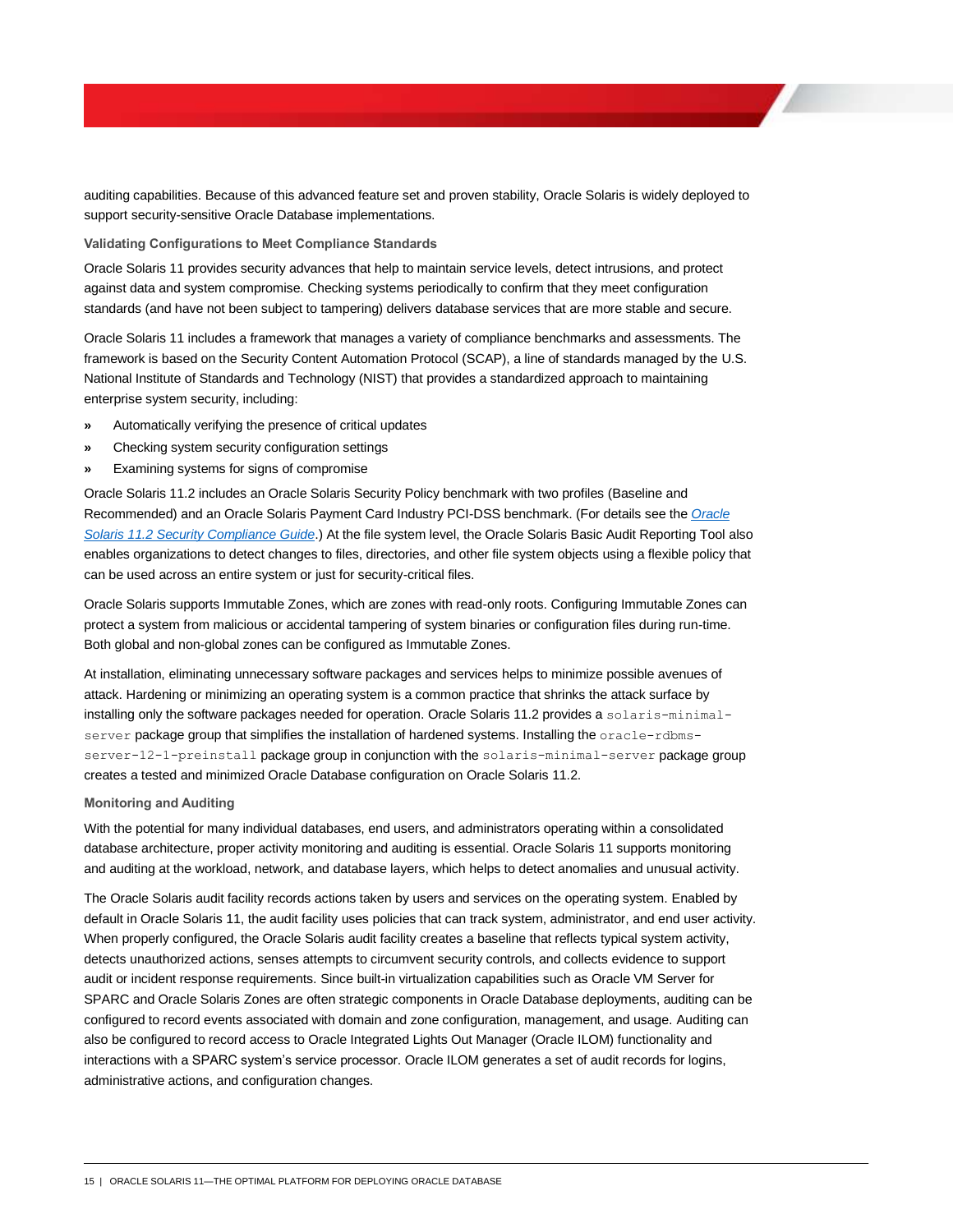Within Oracle Database itself, the database implementation includes native, fine-grained auditing that allows security administrators to set auditing policies at the database object level. Database auditing policies can help to identify potential issues while minimizing the amount of audit data generated.

#### **Securing Network Traffic**

Using Oracle Solaris Zones to virtualize network interfaces and creating VLANs helps to isolate and protect network traffic. By configuring virtual networks within Oracle Solaris, network traffic is easily isolated for greater security and data protection. Assigning database instances to specific IP addresses (that correspond to certain network interfaces and VLANs) limits communication only to those networks.

Oracle Solaris also includes an IP Filter feature that can selectively record inbound and outbound network communications. Each record generated by IP Filter includes a timestamp and the source and destination address and port, as well as whether the communication attempt was permitted or denied by the host-based firewall. For security-critical services, even the logging of permitted requests can help to meet stringent security and compliance mandates. IP Filter can be used at both the domain and non-global zone levels so that organizations can segment network policies and activity records according to deployment requirements.

#### **Cryptographic Support**

Oracle Solaris provides a robust cryptographic framework for applications that require encryption, decryption, hashing, signature generation and verification, certificate generation and verification, and message authentication. The U.S. National Institute of Standards and Technology (NIST) has validated this framework to the FIPS 140-2 Level 1 standard. Running applications in FIPS 140 mode is a requirement for many regulated industries and U.S. government agencies that process sensitive but unclassified information.

Servers based on the SPARC T5, M5, or M6 processors feature on-core cryptography engines that can accelerate encryption and decryption operations, including secure database queries. The Oracle Solaris library, libsoftcrypto, provides a software interface to access the instruction set in these SPARC processors. Transparent Data Encryption (TDE) with Oracle Database on these systems, for example, can take advantage of the native encryption and decryption capabilities of these processing engines, accelerating encryption and decryption without the need for additional hardware. Oracle VM Server for SPARC can also use these on-core cryptography engines when performing live migration tasks.

## End-to-End Database Infrastructure Management

Oracle Enterprise Manager supplies a comprehensive "single pane of glass" interface for managing all components in the Oracle stack—Oracle hardware, firmware, virtual systems (including domains and zones), and operating system instances—and for managing patching, migrations, and updates. By adding other software in the Oracle Enterprise Manager family, such as Oracle Cloud Management Pack for Oracle Database or Oracle Cloud Management Pack for Oracle Middleware, administrators can gain fine-grained control of Oracle Database instances and Oracle Applications from a fully integrated enterprise management tool. Oracle Cloud Management Pack for Oracle Database can also enable self-service database provisioning with applied resource quotas. An integrated self-service approach helps to simplify database infrastructure management, saving time and labor costs while improving productivity.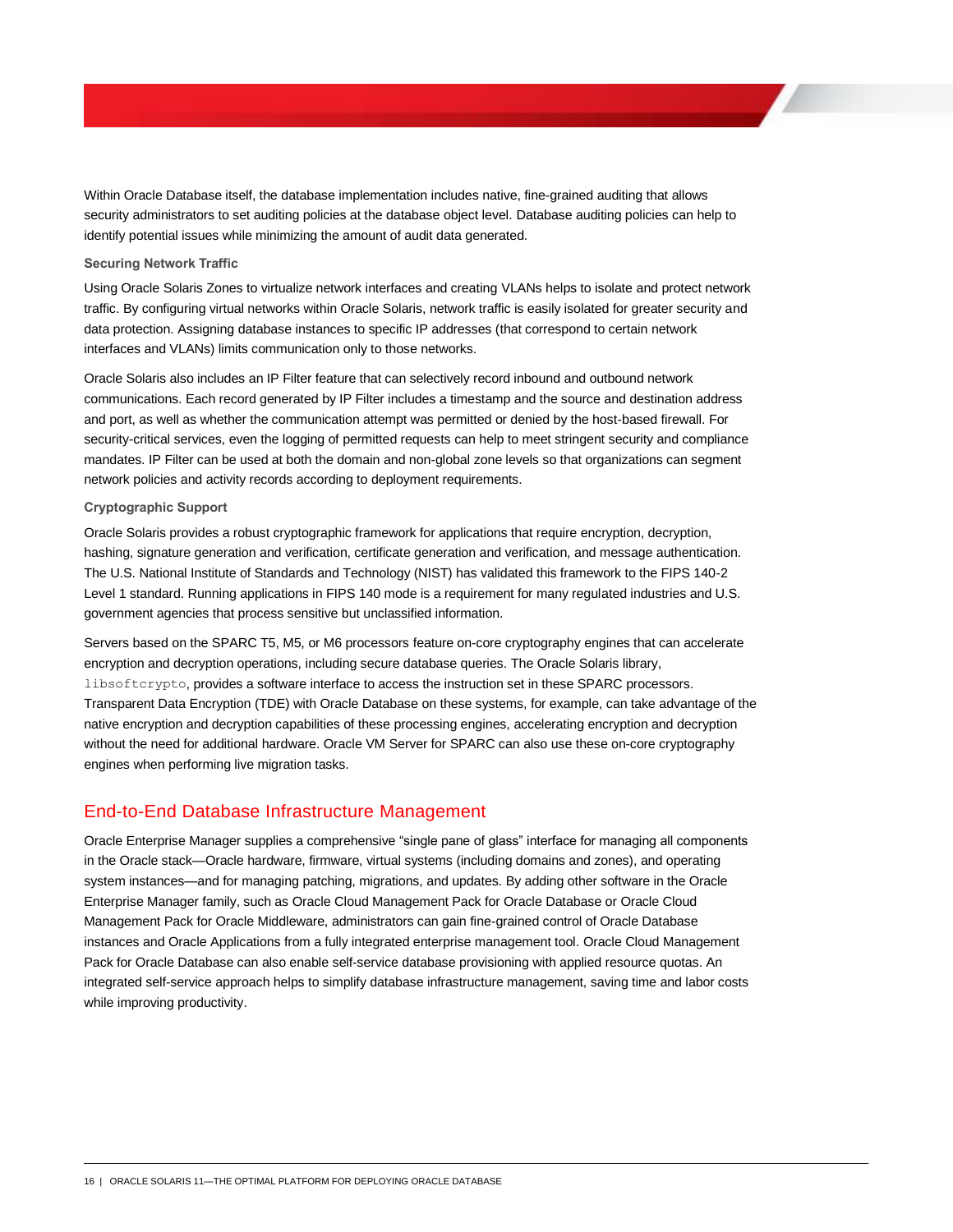# **Conclusion**

Oracle Solaris is an enterprise-class operating environment that enables peak database performance and scalability levels, strict data isolation, robust security, and ease of management. Built-in virtualization technologies facilitate flexible consolidation options, allowing solution architects to tailor configurations that meet design requirements while reducing cost and simplifying management. It's no surprise that Oracle Solaris continues to be the leading enterprise platform and why it is extensively deployed to host Oracle Database instances—including deployments of Oracle Database 12*c* and the Oracle Multitenant option.

Oracle strives to provide best-in-class technologies to support its flagship Oracle Database product. That's why the company invests in engineering, testing, and enhancements that make Oracle Solaris and Oracle's SPARC servers the optimal platform for Oracle Database deployments. The Oracle Solaris and Oracle Database engineering teams have worked closely to improve all aspects of database deployments, from simplifying installation to accelerating performance to troubleshooting I/O and more. Joint integration has produced valuable optimizations, including the results described in this paper. The collaboration efforts have produced world-record performance and excellent database scalability with additional processors and memory.

The extensive Oracle Solaris community, along with many ["how to" articles,](http://www.oracle.com/technetwork/server-storage/solaris11/documentation/how-to-517481.html) can help database architects get started in designing an optimized database infrastructure. Contact your Oracle representative to learn more or visit [oracle.com/solaris.](http://www.oracle.com/solaris)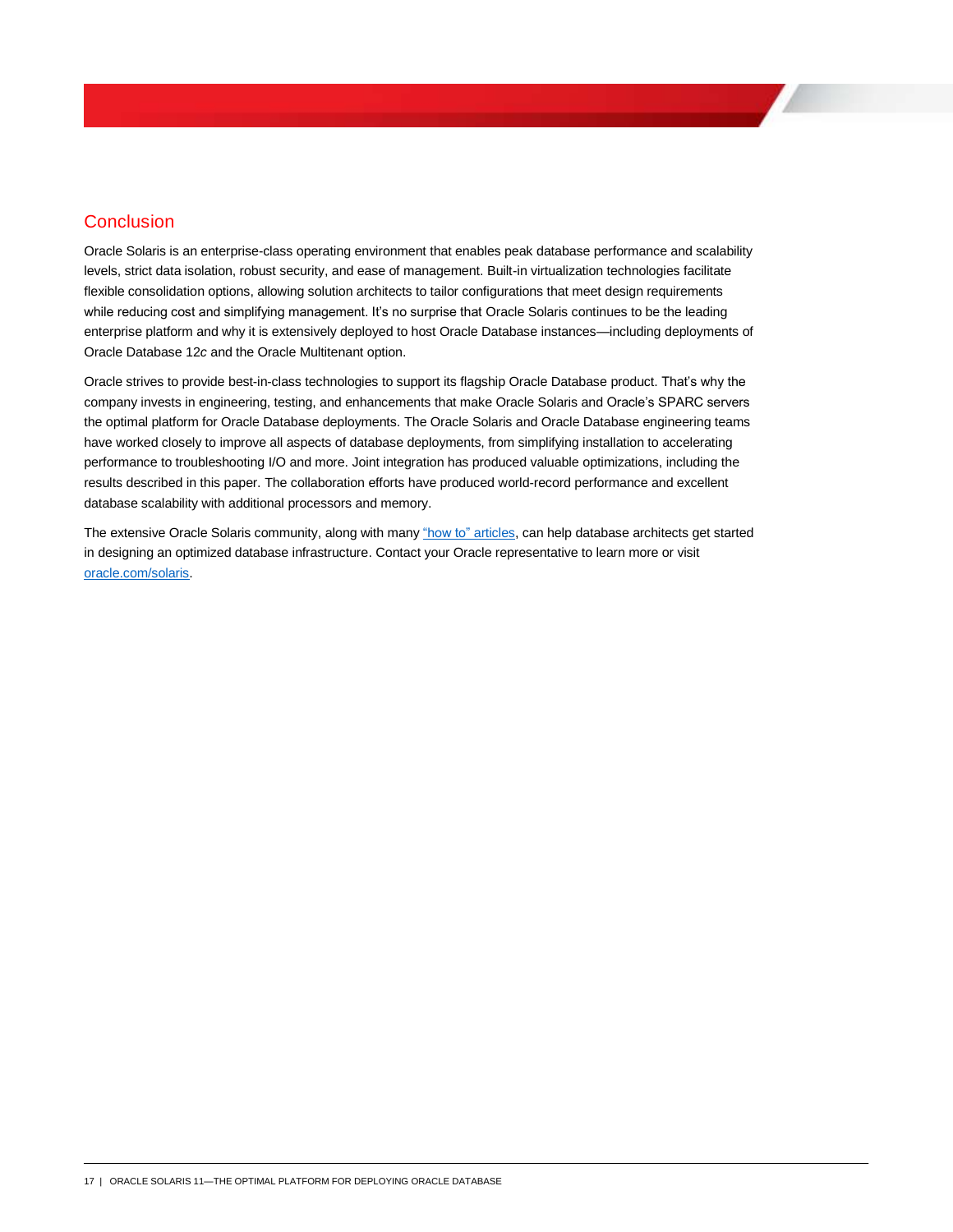# For More Information

For more information, visit the resources listed in Table 2.

#### **TABLE 2. RESOURCES**

| <b>Web Resources</b>                                                                                                  | <b>URL</b>                                                                                                               |
|-----------------------------------------------------------------------------------------------------------------------|--------------------------------------------------------------------------------------------------------------------------|
| Oracle Solaris home page                                                                                              | oracle.com/solaris                                                                                                       |
| Oracle Database home page                                                                                             | oracle.com/database                                                                                                      |
| Oracle benchmark results                                                                                              | oracle.com/benchmarks                                                                                                    |
| Oracle Enterprise Manager 12c home<br>page                                                                            | oracle.com/enterprise-manager                                                                                            |
| Oracle Solaris download page                                                                                          | oracle.com/technetwork/server-storage/solaris11/downloads/                                                               |
| White Papers and Technical<br>Articles                                                                                | URL                                                                                                                      |
| <b>Oracle Multitenant</b>                                                                                             | oracle.com/technetwork/database/multitenant-wp-12c-1949736.pdf                                                           |
| Encapsulating Oracle Databases with<br>Oracle Solaris 11 Zones-Consolidation<br>with Strong Isolation                 | oracle.com/technetwork/database/database-cloud/private/dbcloud-s11-<br>zones-wp-1911914.pdf                              |
| Oracle Multitenant on SPARC Servers and<br><b>Oracle Solaris</b>                                                      | oracle.com/technetwork/articles/servers-storage-admin/multitenant-on-<br>sparc-solaris-2016889.html                      |
| Oracle Multitenant on SuperCluster T5-8:<br>Scalability Study                                                         | oracle.com/technetwork/database/multitenant/learn-<br>more/oraclemultitenantt5-8-final-2185108.pdf                       |
| How to Accelerate Test and Development<br>Through Rapid Cloning of Production<br>Databases and Operating Environments | oracle.com/technetwork/server-storage/hardware-solutions/o13-022-<br>rapid-cloning-db-1919816.pdf                        |
| Oracle's SPARC M5-32 and SPARC M6-<br>32 Servers: Domaining Best Practices                                            | http://www.oracle.com/technetwork/server-storage/sun-sparc-<br>enterprise/documentation/o13-056-m5-domaining-1991544.pdf |
| Hard Partitioning With Oracle VM Server<br>for SPARC                                                                  | oracle.com/technetwork/server-storage/vm/ovm-sparc-hard-partitioning-<br>1403135.pdf                                     |
| <b>Oracle Partitioning Policy</b>                                                                                     | oracle.com/us/corporate/pricing/partitioning-070609.pdf                                                                  |
| Configuring Oracle Solaris ZFS for an<br>Oracle Database                                                              | oracle.com/technetwork/server-storage/solaris10/config-solaris-zfs-wp-<br>167894.pdf                                     |
| Virtualization and partitioning for Oracle<br>Database license compliance                                             | oracle.com/technetwork/database/virtualizationmatrix-172995.html                                                         |
| Taking Your First Steps with Oracle<br>Solaris 11                                                                     | oracle.com/technetwork/articles/servers-storage-admin/o11-112-s11-first-steps-<br>524819.html                            |